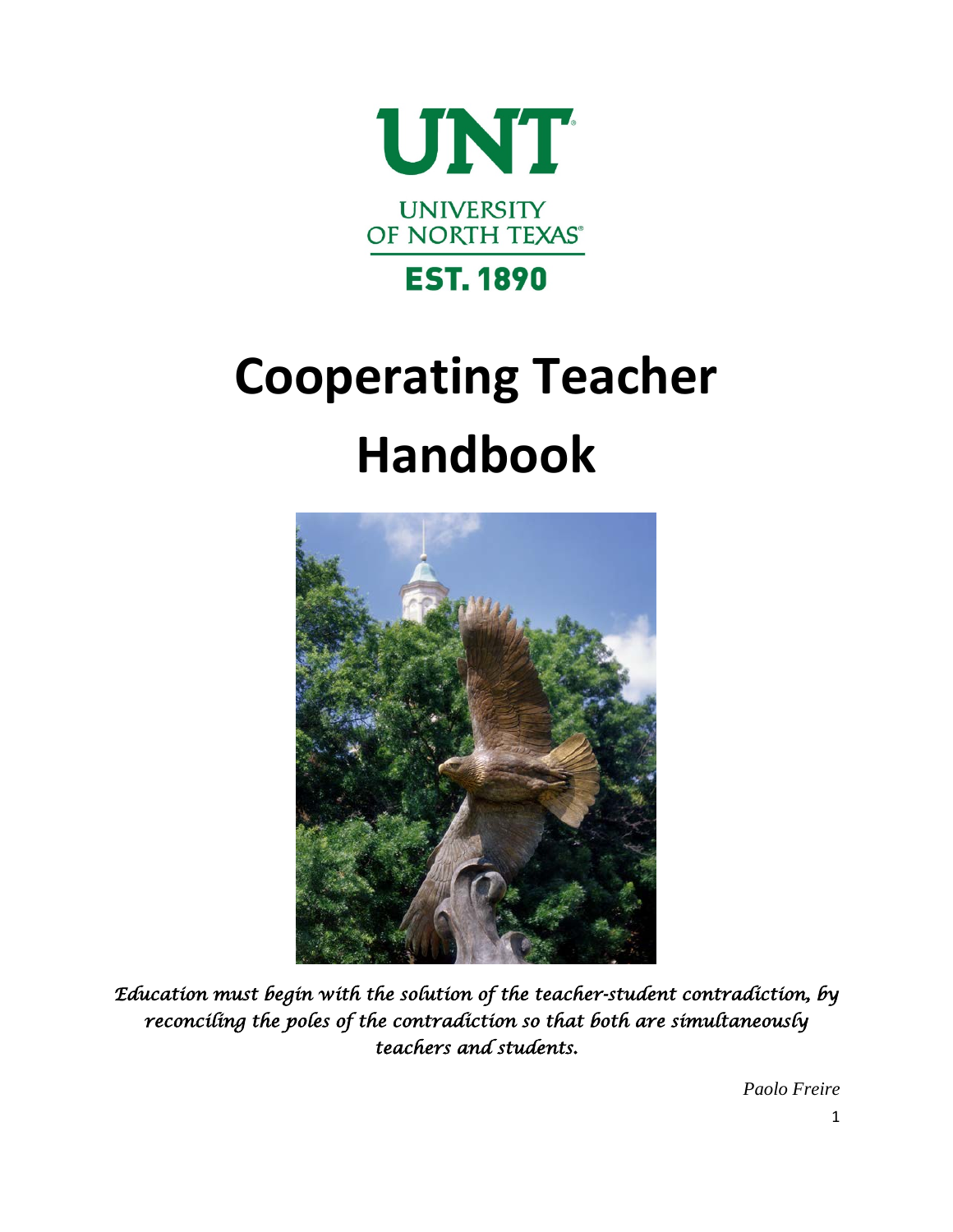# **TABLE OF CONTENTS**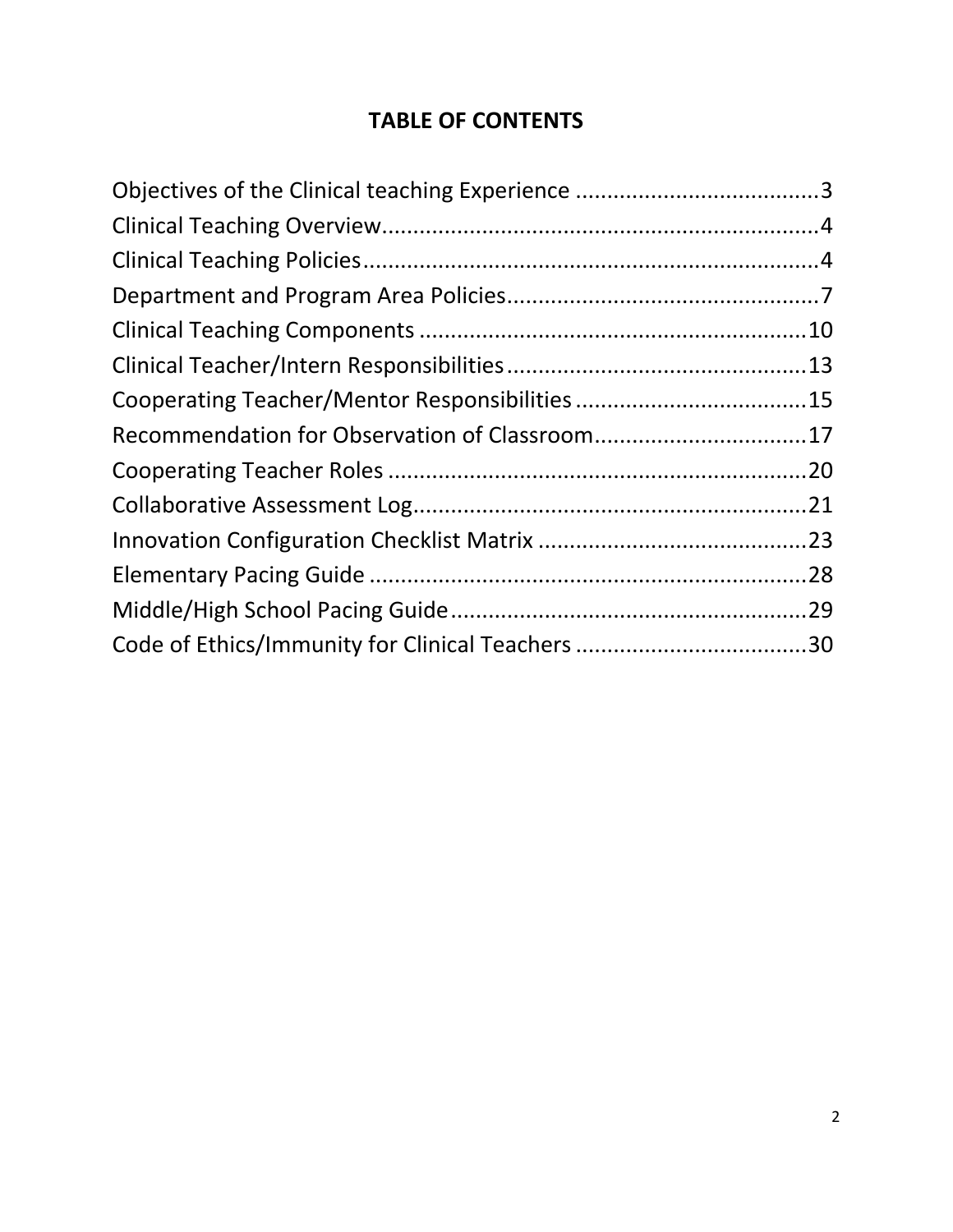

## **OBJECTIVES OF THE CLINICAL TEACHING EXPERIENCE**

- To be immersed in teaching experiences that allow for a smooth transition from the role of a student at UNT to the role of a classroom teacher
- To demonstrate competence in all job responsibilities in the clinical teaching setting
- To communicate, collaborate, and consult with teachers, students, administrators, and parents clearly and effectively in the educational process
- To observe the behavior and learning styles of students in a world of diverse cultures and expectations
- To strengthen skills required for creating, selecting, and using formal and informal assessment strategies to evaluate student progress and to improve teaching and learning
- To learn how to create and use effective lesson plans for instruction
- To establish and maintain a purposeful learning environment that promotes social interaction, active engagement in learning, and self-motivation
- To effectively integrate technology for instruction and communication
- To engage in reflective evaluation and professional goal setting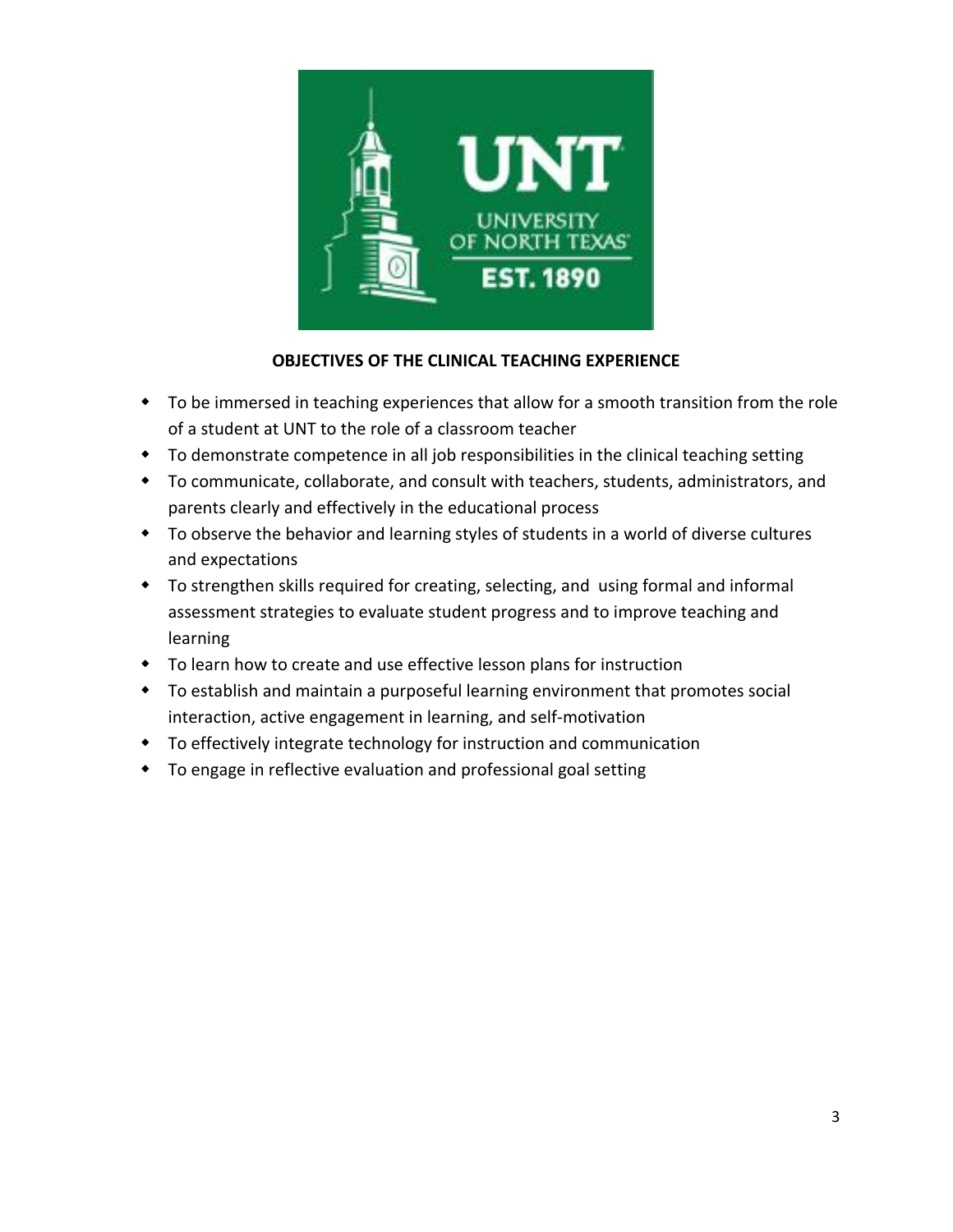## **CLINICAL TEACHING OVERVIEW**

Clinical teaching is a full time, school-based experience that is supervised by both a certified cooperating teacher and a university supervisor. The primary objective of clinical teaching is to provide the opportunity for acquisition and demonstration of instructional competence by beginning professional educators. The clinical teaching experience has been carefully designed to be as realistic and intensive as actual teaching. This involves placing clinical teachers in schools with carefully selected and qualified cooperating teachers. The clinical teacher's ability to assume full class responsibilities rests upon the mutual cooperation and collaborative efforts of the clinical teacher, the cooperating teacher, and the university supervisor, who make up the clinical teaching **triad**.

The basic role of the triad is to work as a team through constant communication to support, enhance, and prepare the clinical teacher to become a reflective professional. Each member must have a conceptual understanding of his or her respective roles to result in positive actions and events during the clinical teaching semester. Likewise, each member of this triad has expectations for the other members. It is required that all three participants in the process meet in the first weeks of the semester to collaboratively develop and plan a program of activities which meets the clinical teacher's needs.

## **CLINICAL TEACHING POLICIES**

#### **LENGTH OF THE CLINICAL TEACHING EXPERIENCE**

To be recommended for certification, a clinical teacher must complete The Clinical Student Teaching experience, which consists of a 14-week session or two 7-week sessions, depending on the requirements of the candidate's certification path.

#### **ATTENDANCE**

Clinical teachers are expected to report to their campus on time and remain at their assigned school for the entirety of the school day. Clinical teachers must be in attendance at their cooperating school every day of the clinical teaching experience. Leaving the school campus during the school day is not permitted without prior approval from your supervisor. It is the responsibility of the clinical teacher to inform the cooperating teacher, university supervisor/cadre coordinator, and school office before the beginning of the school day in case of an illness or forced absence. All absences must be made up by the clinical teacher. Excessive absences may result in having to repeat clinical teaching, a failing grade for clinical teaching, and/or the removal from clinical teaching. If it is necessary for the clinical teacher to be absent for one or several days during the student teaching experience, the clinical teacher is required to do the following:

- Telephone the assigned school as soon as possible and report the absence to the school secretary, or inform him or her the day before the absence
- Inform the cooperating teacher of the absence immediately
- Inform the university supervisor of the absence
- In emergency cases, the rule of prudent judgment should apply, including emergencies that may occur during the school day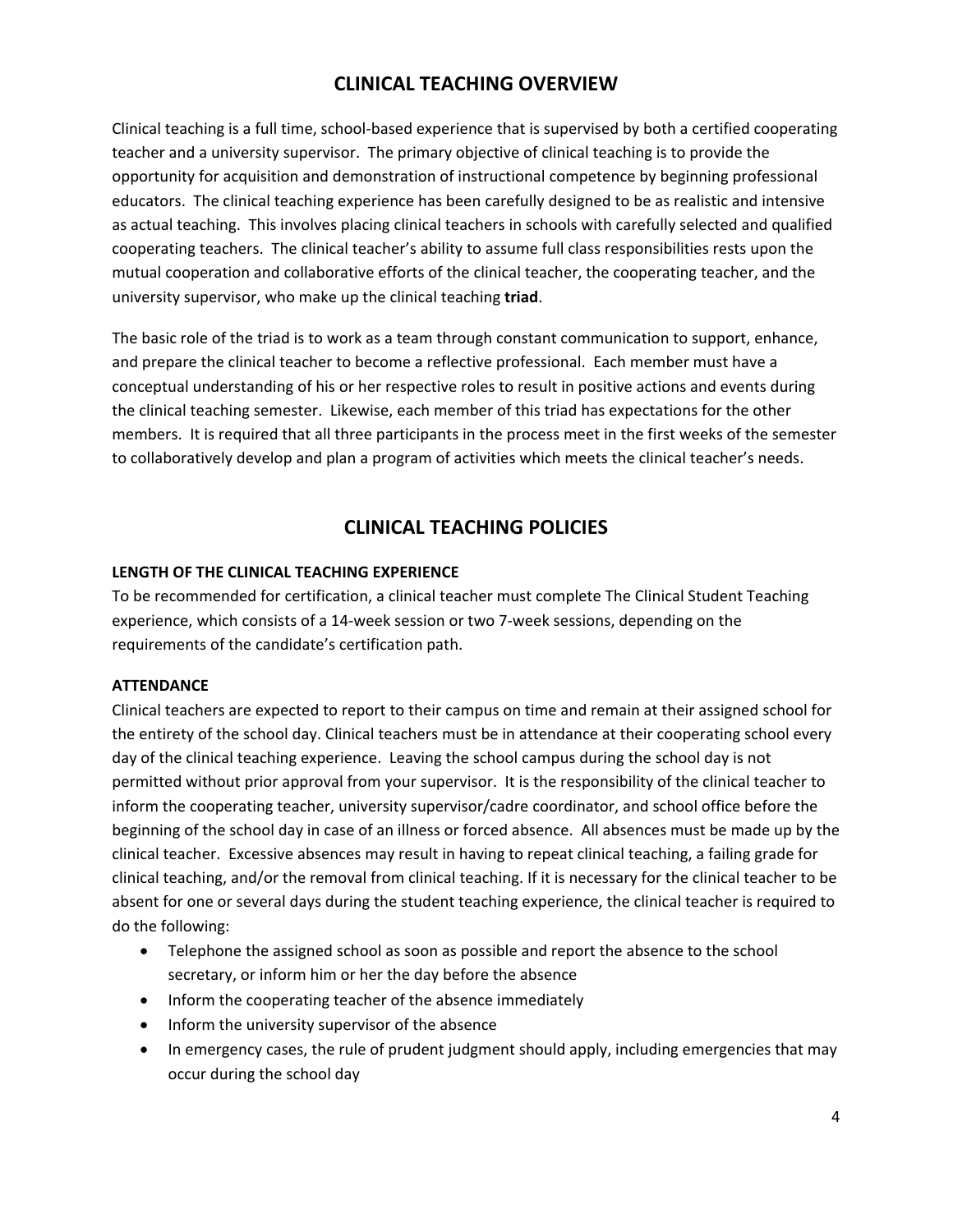#### **HOLIDAYS AND PROFESSIONAL DEVELOPMENT DAYS**

Clinical teachers follow their assigned district's calendar for all holidays, regardless of the scheduled University of North Texas holidays. For example, if you clinical teach in a spring semester, your spring break coincides with your district's spring break, not UNT's. Clinical teachers are expected to attend their district's professional development days and to participate in any professional development programs unless prohibited from attendance by district or campus policies.

#### **RELIGIOUS HOLY DAYS**

In accordance with UNT Policy, a student may be excused from attending classes or other activities, including examinations, for observance of a religious holy day, including travel for that purpose. The student should notify his/her university supervisor of anticipated absence to observe religious holy days as early in the semester as possible. An excused student may not be penalized for the absence and must be allowed to complete any examination or an assignment missed during the absence within a reasonable period after the absence.

#### **CAREER DAY**

A one-day absence is permitted for the purpose of professional interviews or the UNT/TWU Education Career Day. Prior approval from both your university supervisor and your cooperating teacher are required. Keep a written or electronic record of both your request for permission to be absent and the approval to do so. Education Career Day is held on the University of North Texas campus in the spring semester and Texas Women's University campus in the fall semester.

#### **CONDUCT WITH STUDENTS**

Clinical teachers must recognize their position as an adult role model for all students. As such, you are subject to the same standards of behavior regarding social interactions as a certified teacher. It is not appropriate to socialize in any way with students within the district to which the clinical teacher is assigned without the presence of the cooperating teacher or other appropriate certified personnel. Texas Administrative Code:

(H) Standard 3.8. The educator shall maintain appropriate professional educator-student relationships and boundaries based on a reasonably prudent educator standard.

(I) Standard 3.9. The educator shall refrain from inappropriate communication with a student or minor, including, but not limited to, electronic communication such as cell phone, text messaging, email, instant messaging, blogging, or other social network communication. Factors that may be considered in assessing whether the communication is inappropriate include, but are not limited to:

(i) the nature, purpose, timing, and amount of the communication;

(ii) the subject matter of the communication;

 (iii) whether the communication was made openly or the educator attempted to conceal the communication;

 (iv) whether the communication could be reasonably interpreted as soliciting sexual contact or a romantic relationship;

(v) whether the communication was sexually explicit; and

 (vi) whether the communication involved discussion(s) of the physical or sexual attractiveness or the sexual history, activities, preferences, or fantasies of either the educator or the student.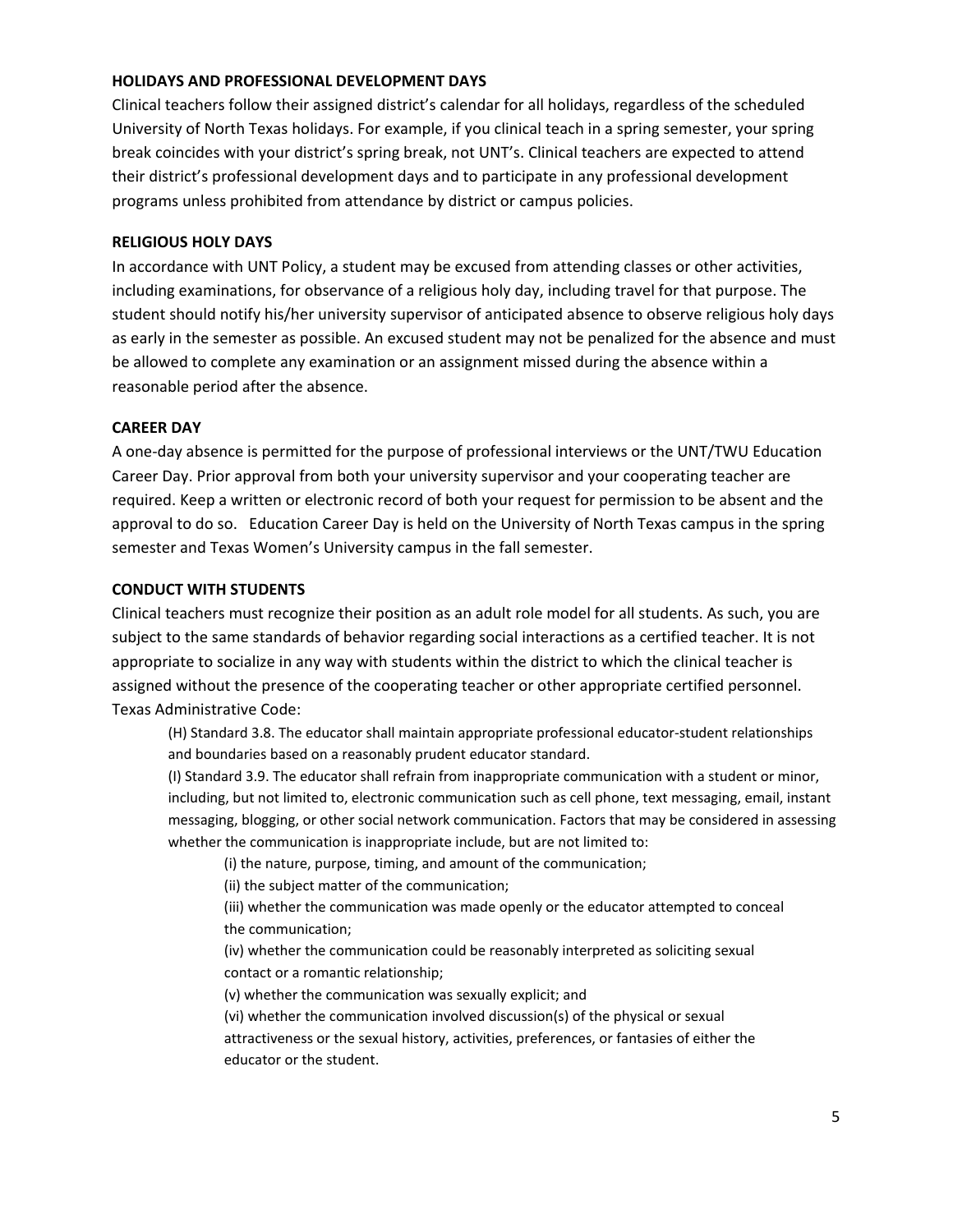#### **SEMINAR/MEETING ATTENDANCE**

Attendance at seminars and meetings conducted by university supervisors and/or cadre coordinators is mandatory for all clinical teachers. Every effort will be made to notify you of scheduled meetings; however, the field supervisor/cadre coordinator is permitted to call ad hoc meetings as deemed necessary.

#### **SUBSTITUTE TEACHING**

Per the Texas Administrative Code and UNT policy regarding clinical student teaching, clinical teachers may act as an unpaid substitute teacher for one day during clinical student teaching. It is at the discretion of the partner district to utilize this service. It is recommended that the clinical teacher obtain the appropriate substitute training as provided by the respective district prior to substituting for the cooperating teacher.

#### **CLINICAL TEACHER COMPENSATION**

Policy: During the clinical teaching semester, clinical teachers are not permitted to receive compensation from the school district to which they are assigned for any jobs or tasks performed during the school day. These jobs include, but are not limited to, substitute teacher, tutor, coach, athletic trainer, and/or club sponsor.

#### **CORPORAL PUNISHMENT**

If the board of trustees of an independent school district adopts a policy under Section 37.001(a)(8) of the Texas Administrative Code under which corporal punishment is permitted as a method of student discipline, a district educator may use corporal punishment to discipline a student unless the student's parent or guardian or other person having lawful control over the student has previously provided a written, signed statement prohibiting the use of corporal punishment as a method of student discipline. In the instance corporal punishment is recommended, it is NOT to be administered by the clinical teacher. Only by the cooperating teacher or other appropriate certified personnel.

#### **WORKING DURING CLINICAL TEACHING/TAKING COURSES**

Clinical teaching is considered a full academic load. Additional coursework is not allowed during the clinical teaching semester without prior approval from the Teacher Education & Administration Admission, Retention & Review (ARR) Committee. A clinical teacher may NOT be employed during the official school hours adopted by their placement district. Employment during clinical teaching is not advised due to the tremendous time commitment expected for lesson and classroom preparation.

#### **EVALUATION**

Evaluation should be a continuous process in which the clinical teacher is informed of progress several times during the clinical teaching experience. Both the cooperating teacher and the university supervisor will jointly evaluate the clinical teacher's performance and provide feedback to the clinical teacher on a regular basis. The university supervisor will observe and evaluate the clinical teacher a minimum of **three times** during the clinical teaching experience. The university supervisor will provide a final evaluation at the conclusion of the clinical teaching semester, totaling four evaluations. The final grade will be Pass/No Pass. The clinical teacher should discuss any questions regarding his/her final grade with the university supervisor or the Director of Clinical Practice.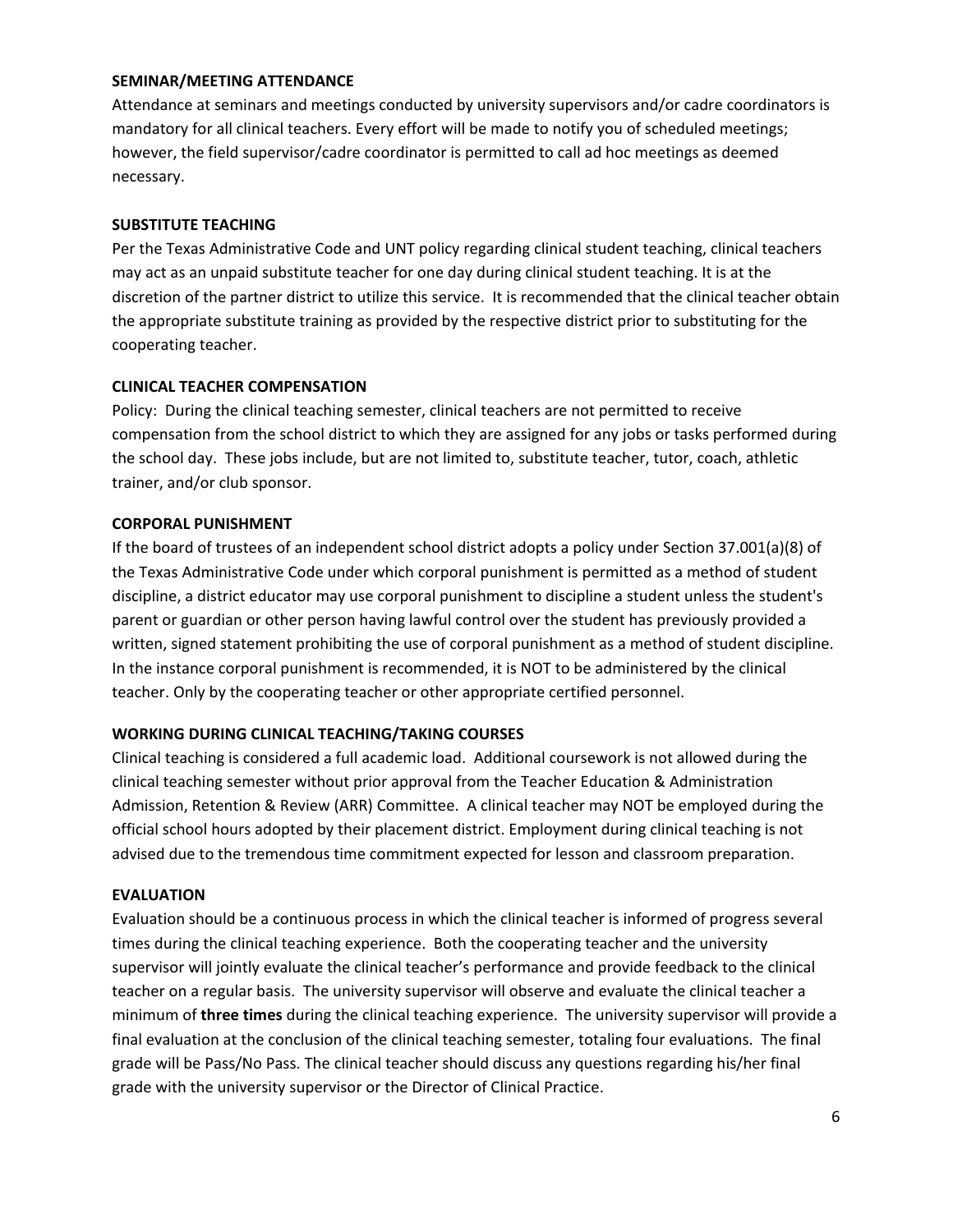## **DEPARTMENT AND PROGRAM AREA POLICIES**

#### **ACCOMODATION AND ACCESS**

ADA Accommodation Statement. UNT makes reasonable academic accommodation for students with disabilities. Students seeking accommodation must first register with the [Office of Disability Access](http://disability.unt.edu/)  [\(ODA\)](http://disability.unt.edu/) to verify their eligibility. If a disability is verified, the ODA will provide a student with an accommodation letter to be delivered to faculty to begin a private discussion regarding one's specific course needs. Students may request accommodations at any time, however, ODA notices of accommodation should be provided as early as possible in the semester to avoid any delay in implementation. Note that students must obtain a new letter of accommodation for every semester and must meet with each faculty member prior to implementation in each class. The Office of Disability Access is located in Sage Hall, 1167 Union Circle Suite 167, Ph. 940.565.4323. Copies of the College of Education ADA Compliance Document are available in the Dean's Office, Matthews Hall 117. Dr. James Laney, Department Chair, Teacher Education and Administration (TE&A), is the contact person in TE&A.

#### **FOLIOTEK E-PORTFOLIO**

Foliotek is a cost-free software data management system (DMS) used in the assessment of your knowledge, skills, and dispositions relevant to program standards and objectives. You will be required to use your Foliotek account for the duration of your enrollment in the College of Education in order to upload required applications, course assignments, and other electronic evidences/evaluations as required. This course may require assignment(s) to be uploaded and graded in Foliotek. The College of Education will track your progress in your program through this data to verify that you have successfully met the competencies required in your program of study. **All students must register in the program portfolio that aligns with their degree plan. Registration codes and tutorials can be found on this site**: <https://www.coe.unt.edu/office-educator-preparation/foliotek>

#### **EMERGENCY NOTIFICATION AND PROCEDURES**

UNT uses a system called Eagle Alert to quickly notify students with critical information in the event of an emergency (i.e., severe weather, campus closing, and health and public safety emergencies such as chemical spills, fires, or violence). In the event of a university closure, please refer to Canvas/Blackboard for contingency plans for covering course materials.

#### **RETENTION OF STUDENT RECORDS**

Student records pertaining to coursework are maintained in a secure location by the instructor of record. All records such as exams, answer sheets (with keys), and written papers submitted during the duration of the course are kept for at least one calendar year after course completion. Course work completed via the Canvas/Blackboard online system, including grading information and comments, is also stored in a safe electronic environment for one year. Students have the right to view their individual record; however, information about student's records will not be divulged to other individuals without proper written consent. Students are encouraged to review the Public Information Policy and the Family Educational Rights and Privacy Act (FERPA) laws and the University's policy. See UNT Policy 10.10, Records Management and Retention for additional information.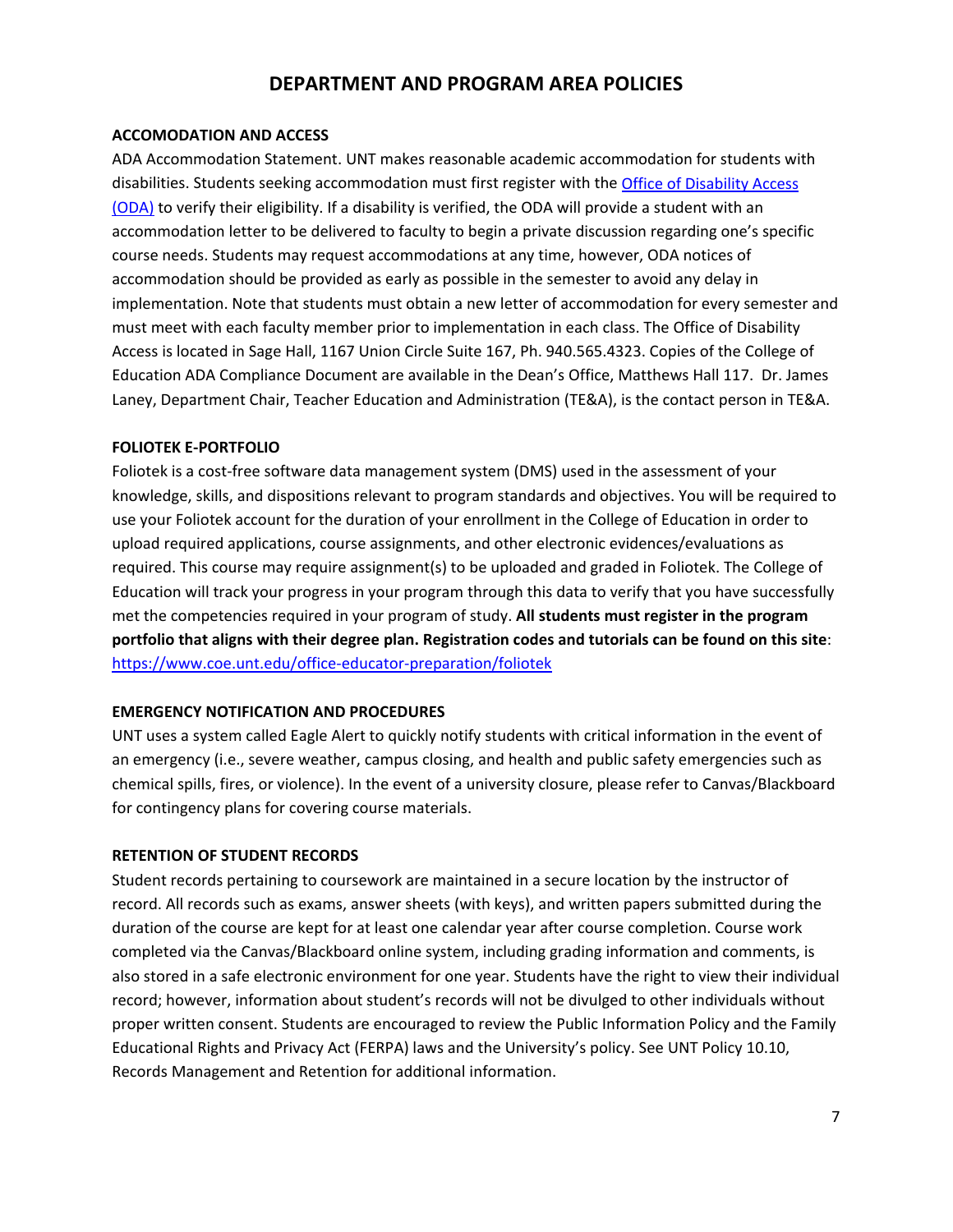#### **ACCEPTABLE STUDENT BEHAVIOR**

Student behavior that interferes with an instructor's ability to conduct a class or other students' opportunity to learn is unacceptable and disruptive and will not be tolerated in any instructional forum at UNT. Students engaging in unacceptable behavior will be directed to leave the classroom and the instructor may refer the student to the Dean of Students to consider whether the student's conduct violated the Code of Student Conduct. The University's expectations for student conduct apply to all instructional forums, including University and electronic classroom, labs, discussion groups, field trips, etc. The Code of Student Conduct can be found at [deanofstudents.unt.edu/conduct.](http://deanofstudents.unt.edu/)

#### **ACCESS TO INFORMATION – EAGLE CONNECT**

Students' access point for business and academic services at UNT is located at [my.unt.edu.](https://my.unt.edu/psp/papd01/EMPLOYEE/EMPL/h/?tab=NTPA_GUEST) All official communication from the University will be delivered to a student's Eagle Connect account. For more information, please visit the website, [eagleconnect.unt.edu,](http://it.unt.edu/eagleconnect) which explains Eagle Connect and how to forward e-mail communication. All students should activate and regularly check their Eagle Connect email account.

#### **SEXUAL ASSAULT PREVENTION**

UNT is committed to providing a safe learning environment free of all forms of sexual misconduct. Federal laws and UNT policies prohibit discrimination on the basis of sex as well as sexual misconduct. If you or someone you know is experiencing sexual harassment, relationship violence, stalking and/or sexual assault, there are campus resources available to provide support and assistance. The Survivor Advocates can be reached at SurvivorAdvocate@unt.edu or by calling the Dean of Students Office at 940-565-2648.

#### **CHEATING AND PLAGIARISM POLICY**

The UNT Code of Student Conduct and Discipline provides penalties for misconduct by students, including academic dishonesty. Academic dishonesty includes cheating and plagiarism. The term "cheating" includes, but is not limited to, (1) use of any unauthorized assistance in taking quizzes, tests, or examinations; (2) dependence upon the aid of sources beyond those authorized by the instructor in writing papers, preparing reports, solving problems, or carrying out other assignments; and (3) the acquisition, without permission, of tests or academic material belonging to a faculty or staff member of the university. The term "Plagiarism" means use of another's thoughts or words without proper attribution in any academic exercise, regardless of the student's intent, including but not limited to: includes, but is not limited to, the use of the published or unpublished work of another person, by paraphrase or direct quotation, without full and clear acknowledgement. It also includes the unacknowledged use of materials prepared by another person or agency engaged in the selling of term papers or other academic materials. The following academic penalties and sanctions for misconduct may be assessed upon determination that academic dishonesty has occurred: A. Admonition. B. Assignment of Educational Coursework. C. Partial or No Credit for an Assignment or Assessment. D. Course Failure. E. Probation Extending for Up to Two (2) Long Semesters. F. Suspension for Up to One Year. G. Expulsion from the University. H. Revocation of Degree. In addition, the case will be referred to the Dean of Students for appropriate disciplinary action. Procedures delineated in the UNT Policy on [Academic Integrity](http://policy.unt.edu/sites/default/files/06.003.pdf) will be followed in response to any violations.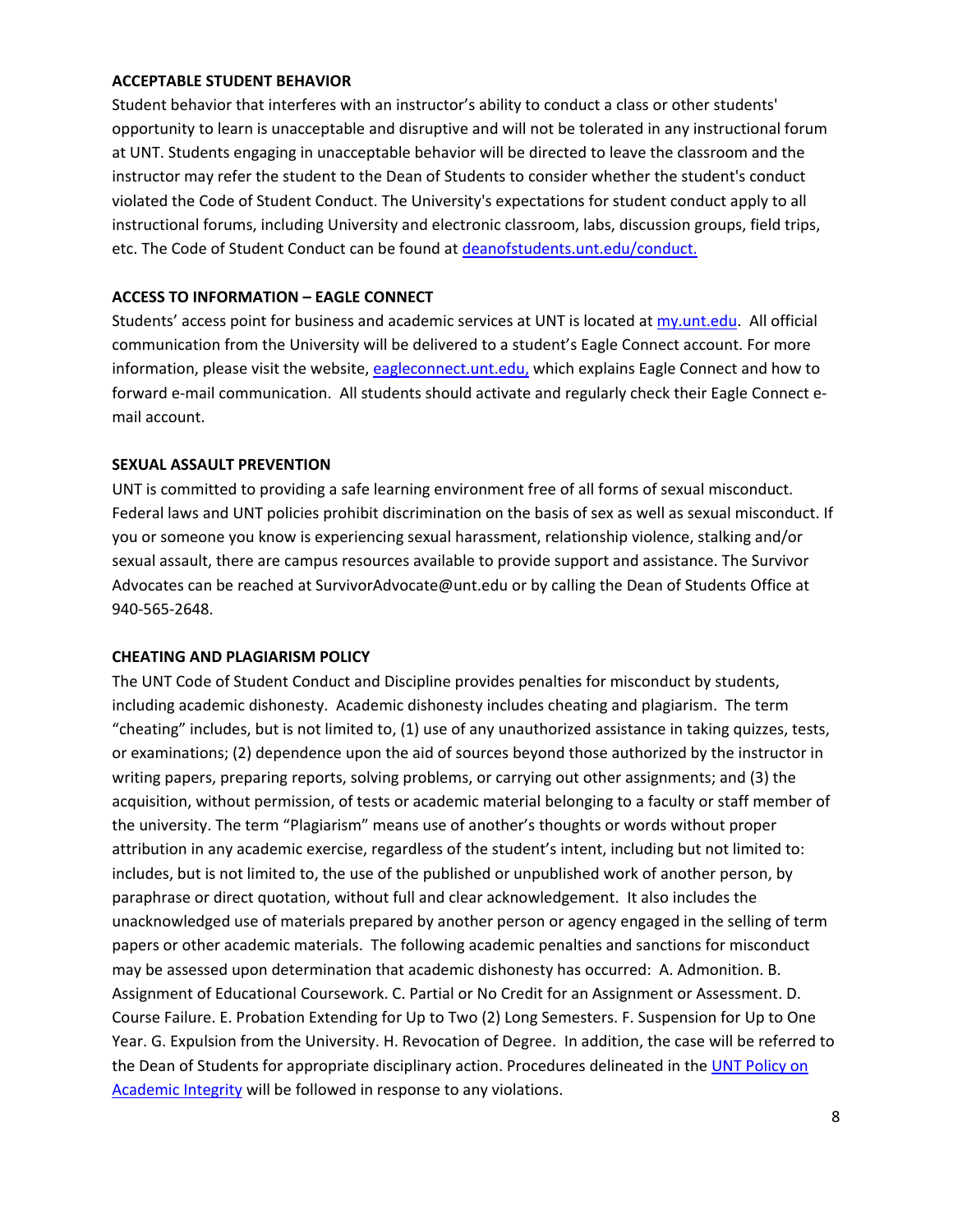#### **ETHICAL BEHAVIOR AND CODE OF ETHICS**

The Teacher Education and Administration Department expects that its students will abide by the Code of Ethics and Standard Practices for Texas Educators [(Chapter 247 of the Texas Administrative Code), found on page 6-7 of this document] and as outlined in Domain IV: Fulfilling Professional Roles and Responsibilities of the Pedagogy and Professional Responsibilities (PPR) Texas Examination of Educator Standards (TExES).

#### **COUNCIL FOR THE ACCREDITATION OF EDUCATOR PREPARATION (CAEP)**

UNT is a CAEP-accredited institution. The "educator as an agent of engaged learning" summarizes the conceptual framework of UNT's basic and advanced programs. The program of educator preparation at UNT is based on the following key areas: (1) content and pedagogical knowledge, (2) clinical partnerships and practice, (3) candidate quality, recruitment, and selectivity, and (4) program impact.

#### **TECHNOLOGY INTEGRATION POLICY**

The Elementary, Secondary, and Curriculum and Instruction program areas support technology integration to assist preservice and inservice teachers in designing and implementing curricular and instructional activities that infuse technology throughout the K-12 curriculum.

#### **SPOT**

The Student Perceptions of Teaching (SPOT) is a requirement for all organized classes at UNT. This short survey will be made available at the end of the semester. It provides a chance to comment on the effectiveness of the university supervisor. The College of Education is very interested in the feedback it gets from students, as we work to continually improve instruction. The SPOT is an important part of your participation in the clinical teaching class.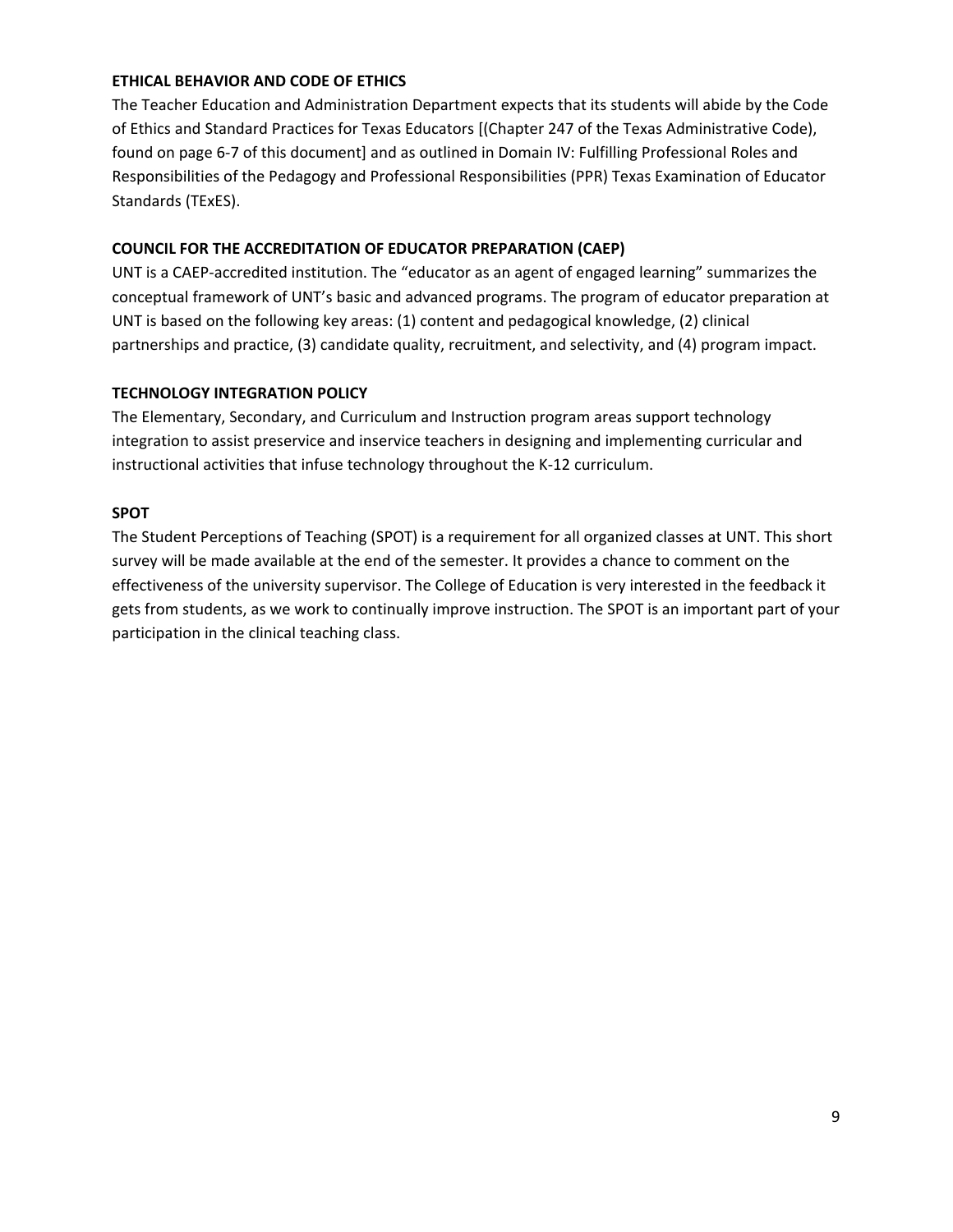## **CLINICAL TEACHING COMPONENTS**

The following components are sequential in the student teacher's development. ORIENTATION

Orientation to the school community is critical to the clinical teacher's confidence and ultimate success in clinical teaching. Ongoing communication through orientation and observation establishes the foundation for success in the clinical teaching experience.

## Classroom Policies

- Classroom rules and management plan (discipline referral procedures)
- ❖ Recording absent and tardy students
- ❖ Hall passes

School Policies and Procedures

- ❖ Student Handbook
- $\div$  Teacher handbook (classroom policies regarding discipline, attendance, grading, passes, emergency procedures, etc.)

Teaching Responsibilities

- $\hat{\mathbf{v}}$  Parents nights, open houses, faculty meetings, department meetings, committee meetings
- Duties (bus, hallway supervision, lunch supervision)
- ❖ Computer accounts, lunch accounts, parking information

Instructional Resources

- ❖ Media center, computer labs, and technology coordinators
- ❖ Computer/technology use expectations
- District and school websites
- $\div$  TEKS for course or grade level
- ❖ Appropriate instructional materials
- ❖ Lesson plan expectations
- Community resources to enhance instruction
- ❖ District curriculum

Community and Student Needs

- Specific health/participation restrictions of any students (allergies, diabetes, etc.)
- $\cdot \cdot$  General socioeconomic and cultural background of student population
- ❖ Responsibilities to students with special needs
- $\cdot \cdot$  After school activities and opportunities for student teacher involvement
- **\*** Parent involvement in the school, expectations to communicate and work with parents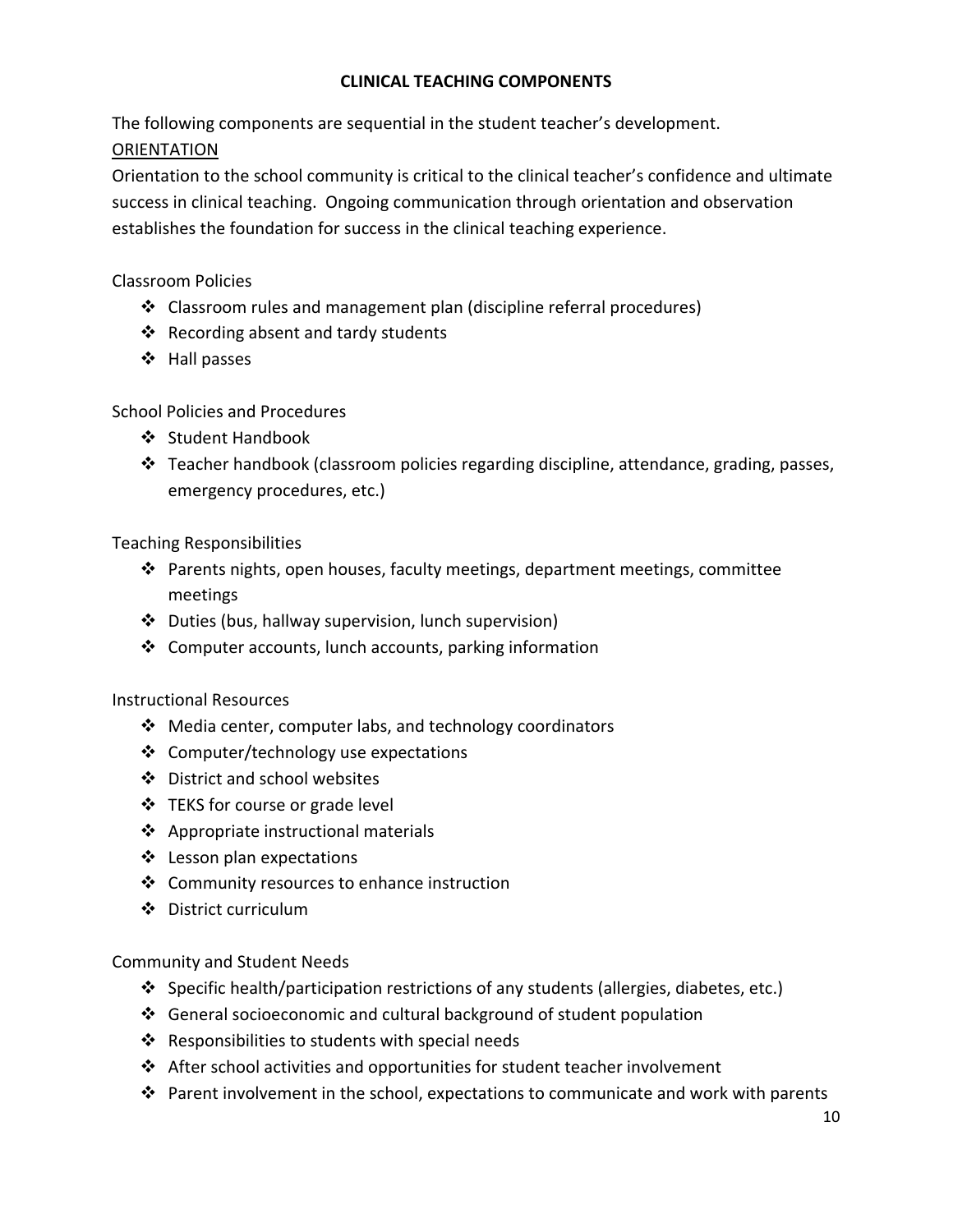## OBSERVATION

Much of the first week of clinical teaching will be spent in observation of the classroom environment, instructional strategies, and interpersonal communications and relationships. As the student teacher observes, it is helpful to take reflective notes for the purpose of asking questions of the cooperating teacher regarding reasons for his/her interactions and instructional methods. Frequently asking questions of "why" and "how" will provide the student teacher with a knowledge base for choosing methods for instruction and management.

## ASSISTING

After a short period of observation time, the student teacher will be ready to become more involved with the students. The student teacher will begin working collaboratively with the cooperating teacher. The cooperating teacher may give specific suggestions for activities that will help you to become involved. For example:

- Monitor student work at their desks to give one-on-one assistance
- ❖ Distribute papers or materials
- ❖ Preparing resources
- ❖ Check attendance
- Assist student with make-up work/tutorials
- Grade papers

#### TEAMING

To initiate the teaching experience in the class, the student teacher may begin by co-planning and co-teaching a selected lesson. This may be done in any number of ways.

- $\clubsuit$  Divide the class into two groups with the cooperating teacher and student teacher each taking a group for instruction.
- $\cdot \cdot$  Divide the instructional time one person does the introduction and presentation of skills, while the other person carries out the independent practice and evaluation segments of the lesson.
- $\div$  One person may present the lesson content while the other one supervises the cooperative group work
- $\div$  Teaming allows the student teacher to gain some initial experience in front of the class with support from the cooperating teacher. It also allows the students to observe the cooperative relationship of the student teacher and cooperating teacher.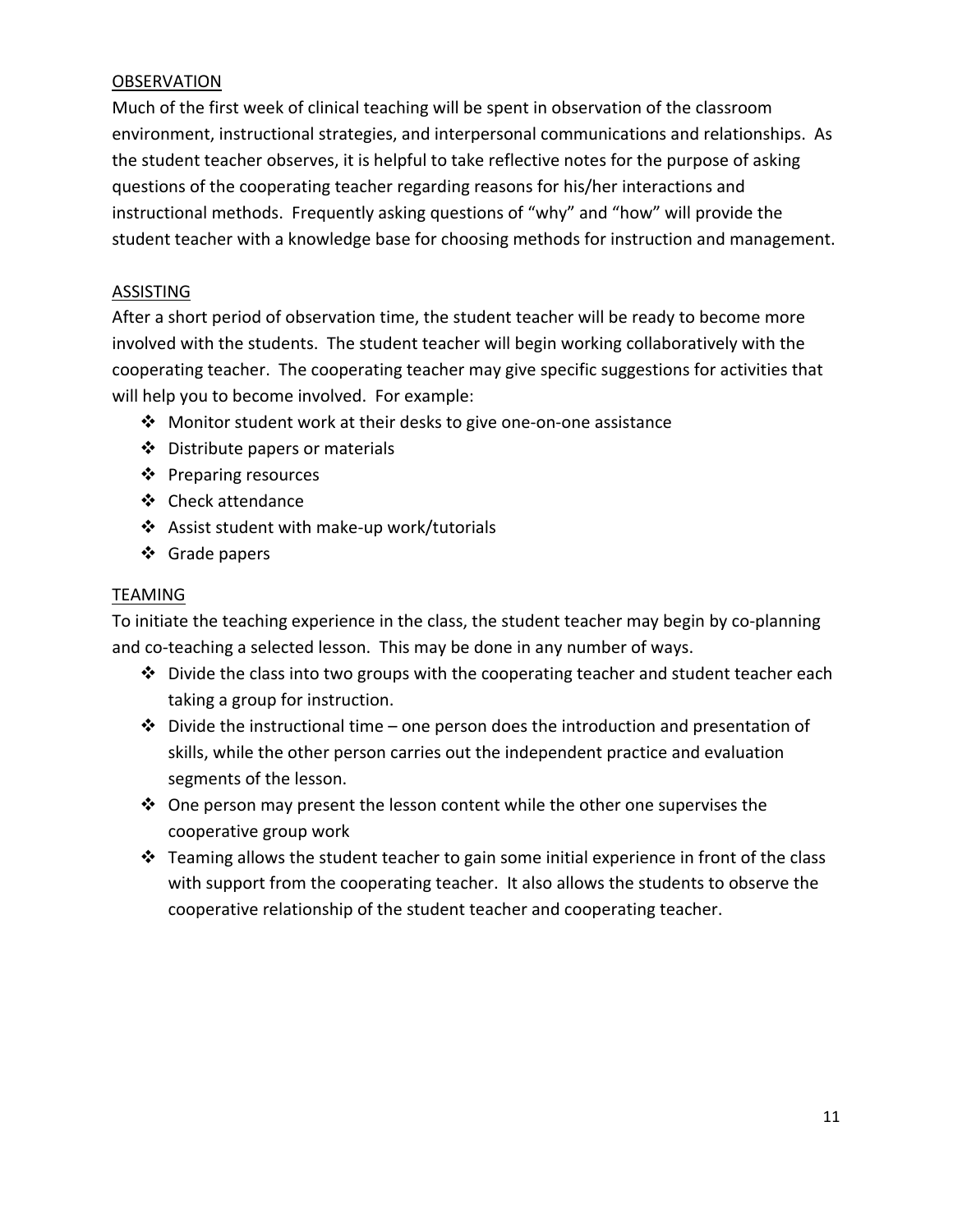## INSTRUCTION

After the cooperating teacher models the preparation for and teaching of the lesson plans, the student teacher will assume some of the responsibility for planning and teaching. Initially, the lesson plan should be written and submitted to the cooperating teacher at least **two days** prior to teaching the lesson in order to gain constructive feedback for revisions and ultimate success.

## FULL RESPONSIBILITY

Full instructional responsibility demands total commitment on the part of both the clinical teacher and cooperating teacher. This means that for 10 consecutive days, the clinical teacher has the full responsibility of planning and teaching the whole school day as if he/she were the regular classroom teacher. All other responsibilities that the teacher has during this time will also be assumed by the clinical teacher. The determination of full responsibility is at the discretion of the cooperating teacher.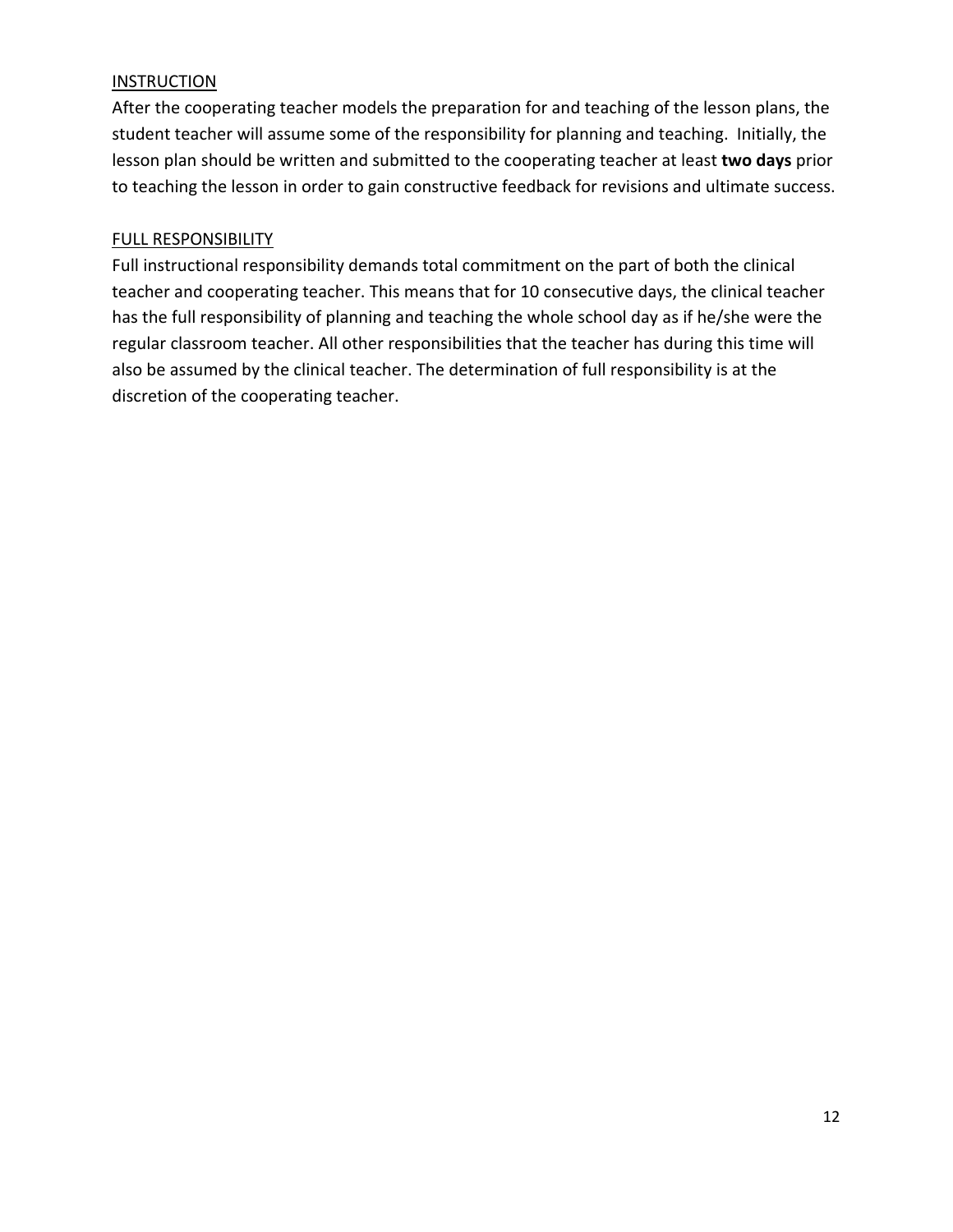## **CLINICAL TEACHER ROLE AND RESPONSIBILITIES**

#### **RESPONSIBILITY TO THE STUDENTS**

- Create and maintain a positive learning environment by demonstrating respect for each student.
- Maintain a professional relationship with each student.
- Be aware of students' social and emotional needs.
- Be discreet with any confidential information.
- Observe the behavior and learning styles of students in a world of diverse cultures in order to create a classroom atmosphere that fosters culturally-responsive instruction.

#### **RESPONSIBILITY TO THE HOST SCHOOL/ COOPERATING TEACHER**

- Be familiar with school policies and procedures.
- Keep the same daily schedule of the cooperating teacher. Report to school on time and remain until the end of the designated day.
- Notify the school and the cooperating teacher as soon as possible if absence due to illness is necessary.
- Wear appropriate professional attire in compliance with school policy dress code.
- Provide the cooperating teacher with written lesson plans well in advance of teaching.
- Prepare in advance all teaching materials/technology to avoid misuse of time and misbehavior of students.
- Plan for the most efficient methods of carrying out classroom procedures and lesson transitions.
- Know and understand the major principles and concepts of the materials to ensure high levels of teaching and learning.
- Incorporate a variety of teaching strategies to provide for individual learning styles and to better develop inquiry and problem-solving skills.
- Develop critical thinking through the use of thought-provoking questions.
- Choose a variety of assessment tools and teach students to self-evaluate and reflect on their learning.
- Provide lesson activities that require cooperation and teamwork.
- Participate in school-wide events such as teacher meetings, open houses, and other schoolbased activities.
- Actively seek feedback from the cooperating teacher, communicate proactively, and honestly.
- Actively participate in the midterm and final evaluation process.
- Establish professional relationships by interacting with school personnel (administrators, faculty, support staff), students and parents.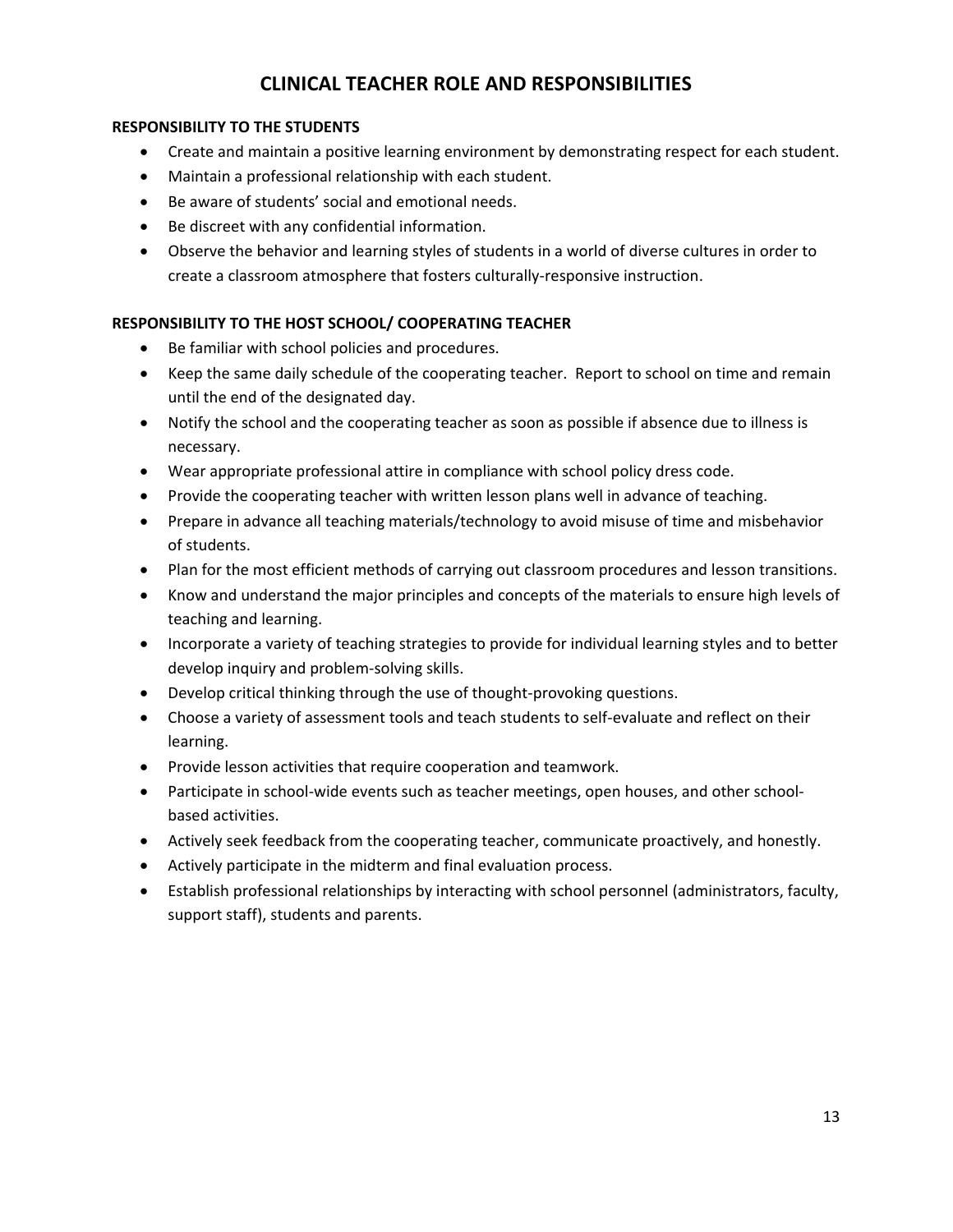#### **RESPONSIBILITY TO THE UNIVERSITY SUPERVISOR/CADRE COORDINATOR**

- Turn in a weekly teaching schedule to your university supervisor as designated by him/her. Notify your supervisor immediately if changes occur to this schedule.
- Notify the university supervisor if absence due to illness is necessary.
- Attend all seminar meetings.
- Welcome constructive suggestions and incorporate them in subsequent planning and teaching.
- Contact your supervisor/cadre coordinator with question or concerns.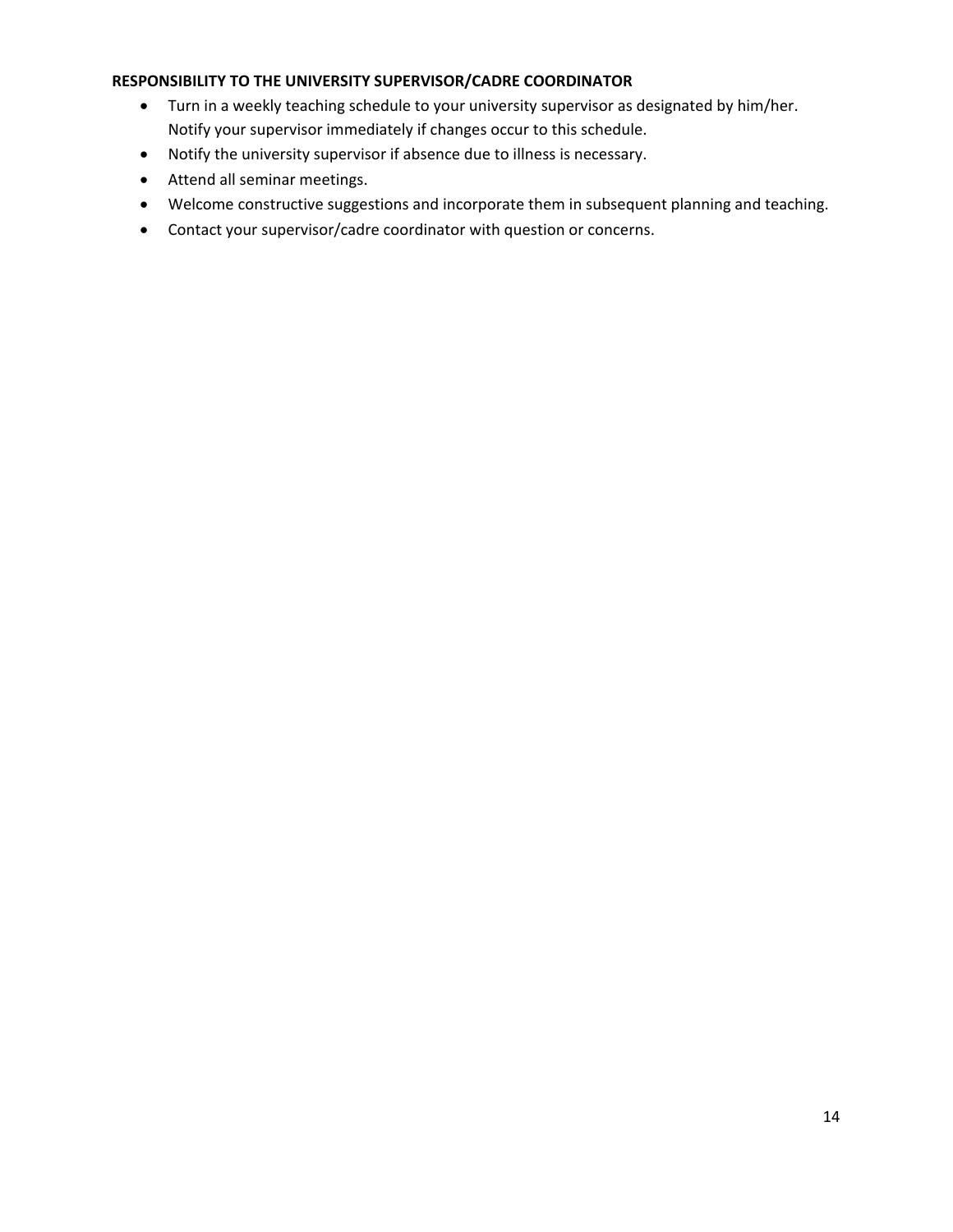## **COOPERATING TEACHER RESPONSIBILITIES**

#### **RESPONSIBILITY TO THE CLINICAL TEACHER**

- Prepare the classroom students to receive the Clinical Teacher as a professional co-worker.
- Prepare a workspace for the clinical teacher.
- Orient the clinical teacher to the students, the school calendar and daily schedule, the building facilities and resources, the personnel-administrators, faculty, and staff, school policies and procedures, the nature of the community, and professional opportunities.
- Provide a gradual induction to the teaching process by modeling appropriate planning and teaching.
- Demonstrate methods and resources for creating daily lesson plans that are sequential and integrated.
- Demonstrate the use of curriculum guides, teachers' manuals, and other resources for your grade/subject level.
- Explain the philosophy of classroom management, the specific techniques that are to be used, and how management is to occur when the cooperating teacher and clinical teacher are both in the classroom.
- Ensure that playground duty is done in the company of the cooperating teacher or with a district designated personnel in the immediate area.
- Choose a specific time for planning on a daily/weekly basis.
- Guide the clinical teacher toward effectiveness by:
	- monitoring effective use of time,
	- requiring written lesson plans two days in advance of teaching,
	- creating a climate that encourages questioning and self-reflection,
	- praising and encouraging
	- keeping interactive lines of communication open and discuss problems frankly, one at a time,
	- sharing professional experiences and materials,
	- encouraging the use of alternative instructional and management strategies, and
	- guiding the acceptance of varied school duties and tasks which represent the teacher's workload.
- Explain the methods of record keeping for attendance, tardiness, grades, conduct, etc.
- Discuss emergency and health procedures such as fire drills, lockdowns, illness, fighting, etc.
- Allow the clinical teacher to assume all responsibility of classroom instruction and management.
- Give specific instruction on how to set up a classroom for the beginning of the year.
- Provide weekly feedback to the clinical teacher.
- Provide daily interactive discussions that encourage reflective thinking about the strengths and weaknesses of the clinical teacher's effectiveness in the planning/teaching process.
- Assist the clinical teacher in implementing recommendations received during the daily evaluation sessions.
- Accept each clinical teacher as an individual and refrain from comparison of him/her with previous clinical teachers.
- Allow the clinical teacher to attend all required seminars/meetings which are part of the clinical experience.
- Leave the clinical teacher alone in the classroom (see pacing guide, p. 26-27) so that he/she can have a feeling of independence and an opportunity to learn from his/her mistakes.
- Introduce the clinical teacher to professional journals, resources, and organizations.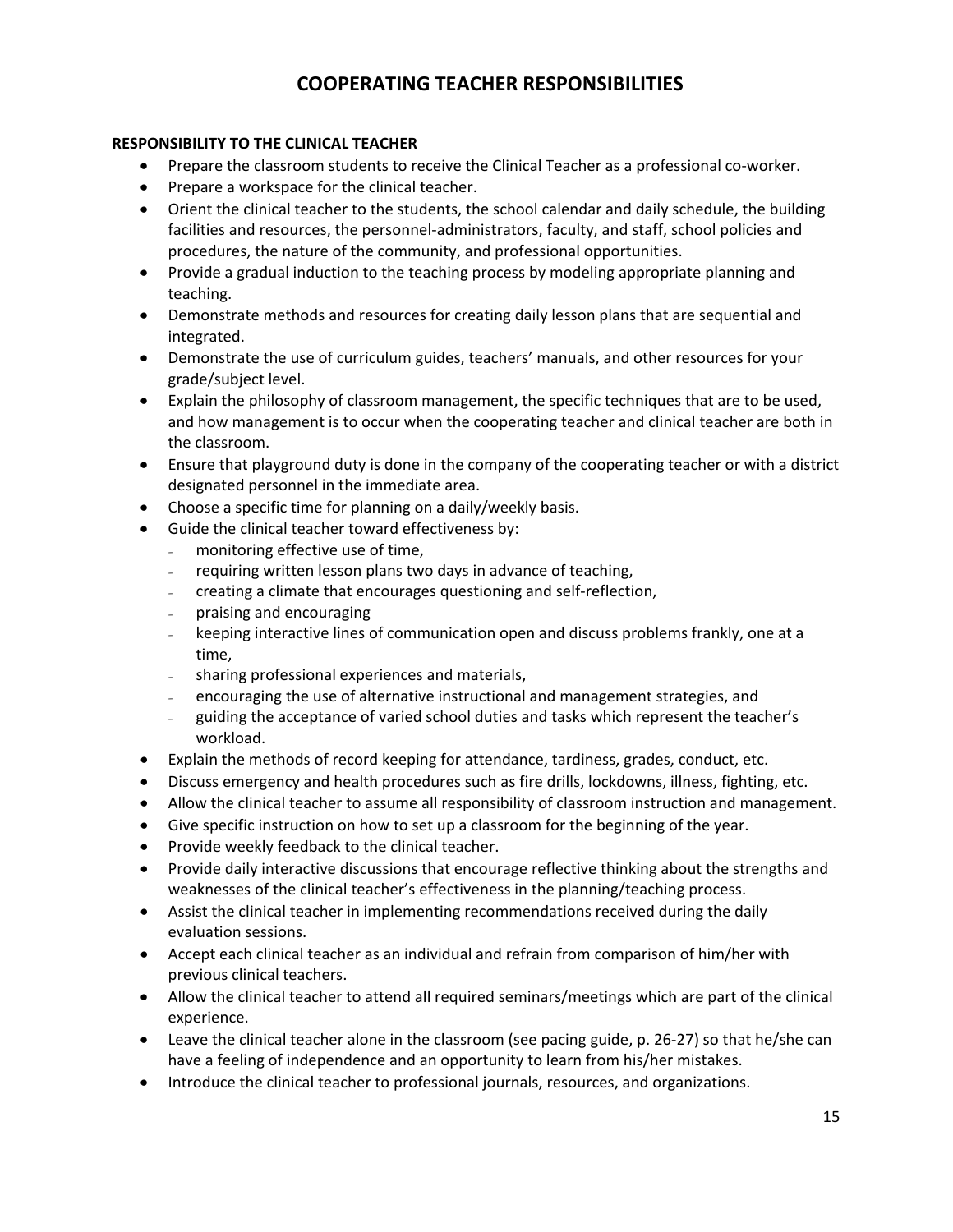• Invite the clinical teacher to faculty/curriculum meetings, parent meetings, and parent/teacher conferences when appropriate.

#### **RESPONSIBILITY TO THE SUPERVISOR/CADRE COORDINATOR**

- Confer with the university supervisor on a continuing basis. Performance problems should be identified and discussed as early as possible. Use a Growth Plan (p. 28) whenever necessary to encourage timely change.
- Participate in a three-way evaluation conference with the clinical teacher and supervisor at the mid-point and final evaluation.
- Submit final evaluation online through Foliotek.
- Contact the university supervisor/cadre coordinator with questions or concerns.

#### **COMPENSATION DAY for COOPERATING TEACHERS**

Cooperating teachers play a vital role in preparing clinical teachers to achieve certification and begin their professional careers in public schools. A compensation day is offered as an acknowledgement of the service the cooperating teacher provides.

If the school/district approves, this bonus day should be taken during the last two weeks of the student teaching semester. The clinical teacher will be the substitute and will receive no pay for this substitute day.

UNT does not provide a form since most campuses/districts have their own procedures. Some districts have a printed form that must be signed by the cooperating teacher, the clinical teacher, and the university supervisor. Other districts require only verbal approval from the cooperating teacher and the university supervisor. Whatever format the campus/district uses, this notice serves as documentation for university approval.

#### **RENEWAL CREDIT OPTION FOR COOPERATING TEACHERS**

The Iowa Board of Educational Examiner's (BOEE) has approved a process by which teachers may earn two licensure "renewal" units every five years for assisting in the training/development of teachers. A teacher is asked to document professional activities such as mentoring a student teacher and/or hosting a practicum experience. The Cooperating Teacher will mail the documents along with verification of coursework for the remaining renewal units to the Iowa Department of Education. Teachers who mentor a student teacher have the following two separate incentives: 1) the monetary compensation the UI provides, and 2) the BOEE renewal unit.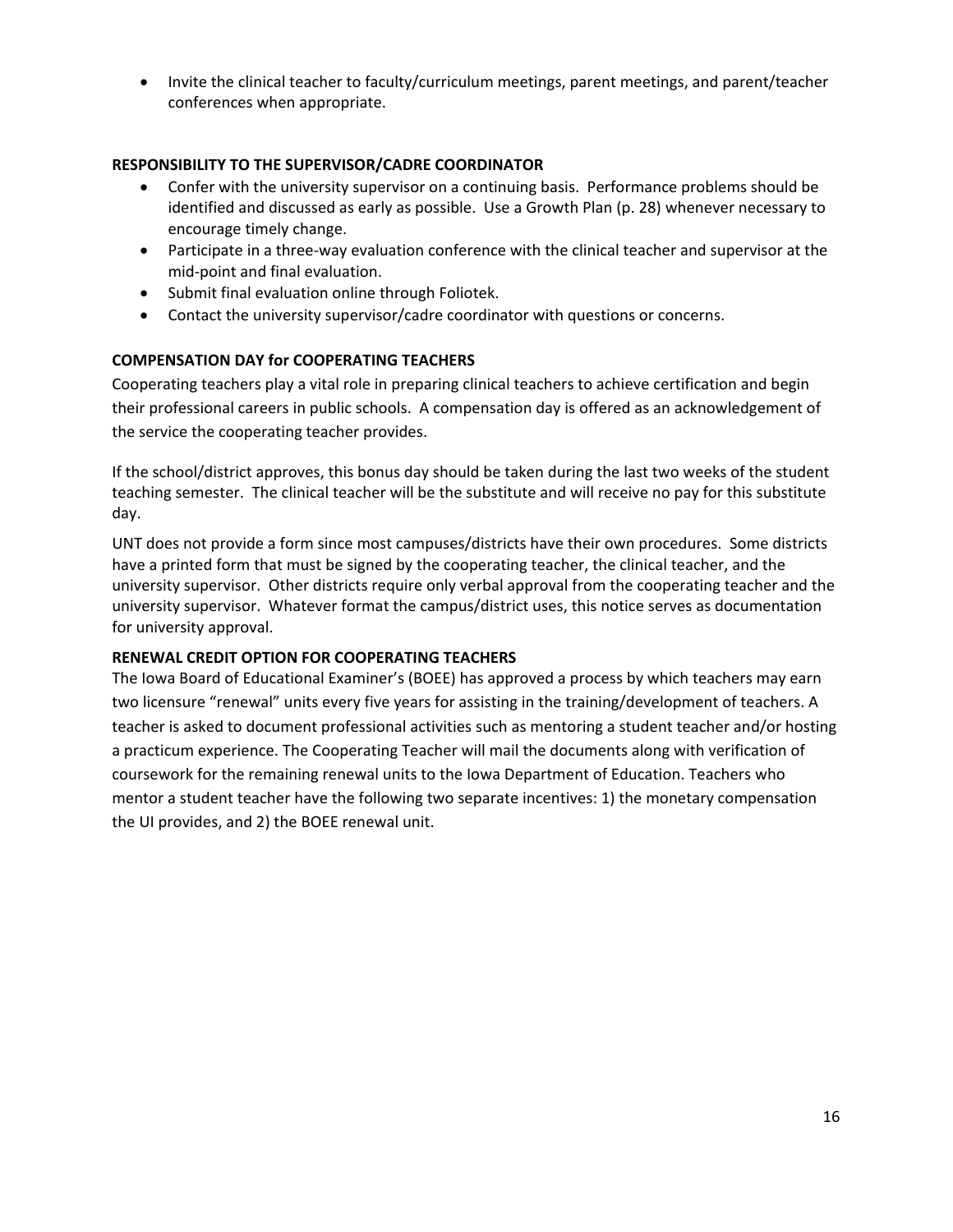## **RECOMMENDATION FOR OBSERVATION OF CLASSROOM PROCEDURES, INSTRUCTION AND MANAGEMENT**

These questions are designed to help you focus on important classroom procedures and utilize your observation time wisely.

## CLASSROOM ROUTINE

1. Starting Procedures

What does the teacher do as students arrive in the classroom? Does the teacher have instructions on the board or activities for engagement? How are class roll, lunch count, etc. conducted?

2. Material Distribution Are instructional materials ready for use? What are the student responsibilities regarding materials?

## 3. Restroom Procedures

May students leave for the restroom freely? Are passes available to use under certain guidelines? Must the teacher give permission before a student may be excused?

4. Lunch Procedures

How are students dismissed at the end of each period, for lunch, for special circumstances, etc.?

How are the elementary students taken to the cafeteria and picked up?

## RECORD KEEPING

1. Attendance

Are the students allowed to assist?

2. Grading

Does the teacher use different types of evaluation symbols? (100%,  $\checkmark$  +,  $\circledcirc$ ) How is the grade book set up? (electronic, paper copy, etc.)

3. Referrals

How are disciplinary actions and follow-up procedures handled? How are other referrals handled? (speech, SPED, counselor, etc.)

## CLASSROM MANAGEMENT

1. Discipline Plan What are the rules? How were they chosen? How are they enforced? (praise, consequence)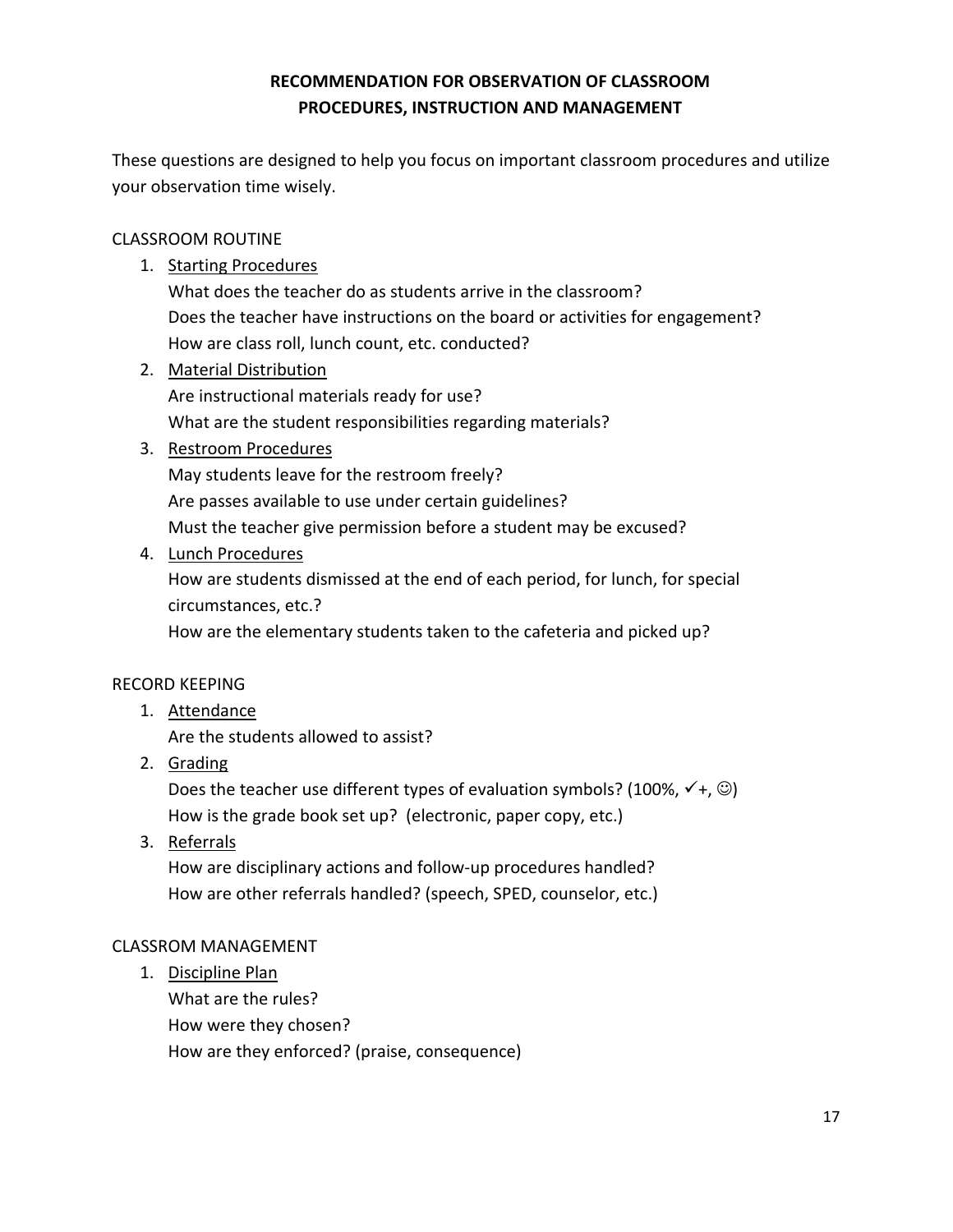2. Tardy Policy

How is the policy enforced? What is the school policy for acceptable excuses for tardies?

## 3. Seating Arrangements

How does the teacher determine seating? (alphabetical, discipline, ability levels) Can students move at different times or do they need to stay in their seat for the entire period?

4. Grouping

Are students grouped for projects, reading, etc.? How does the teacher determine this grouping?

## TEACHING PROCEDURES

- 1. Lesson
	- a. Introduction and teaching

How is the purpose of the lesson set? How does the teacher motivate students' interest?

How does the teacher relate lesson content to the students' prior knowledge? What type of questioning is used to determine student understanding?

b. Student activities

How are students monitored for degree of understanding? How does the teacher produce a smooth transition from teaching procedures to student practice?

How are students kept on task?

c. Enrich/Re-teach activities

What creative opportunities are provided to extend the understanding of those who successfully complete the lesson?

What modifications and re-teach opportunities are provided for those who have not mastered the objective?

d. Closure

How does the teacher involve the students in a brief review of the lesson objective?

- 2. Homework/Make-up work/Late work/Tutorials
	- a. How does the teacher grade homework?
	- b. What is the policy for late work?
	- c. What is the policy for students who have been absent?
	- d. What is the policy for helping students before, during, and after school?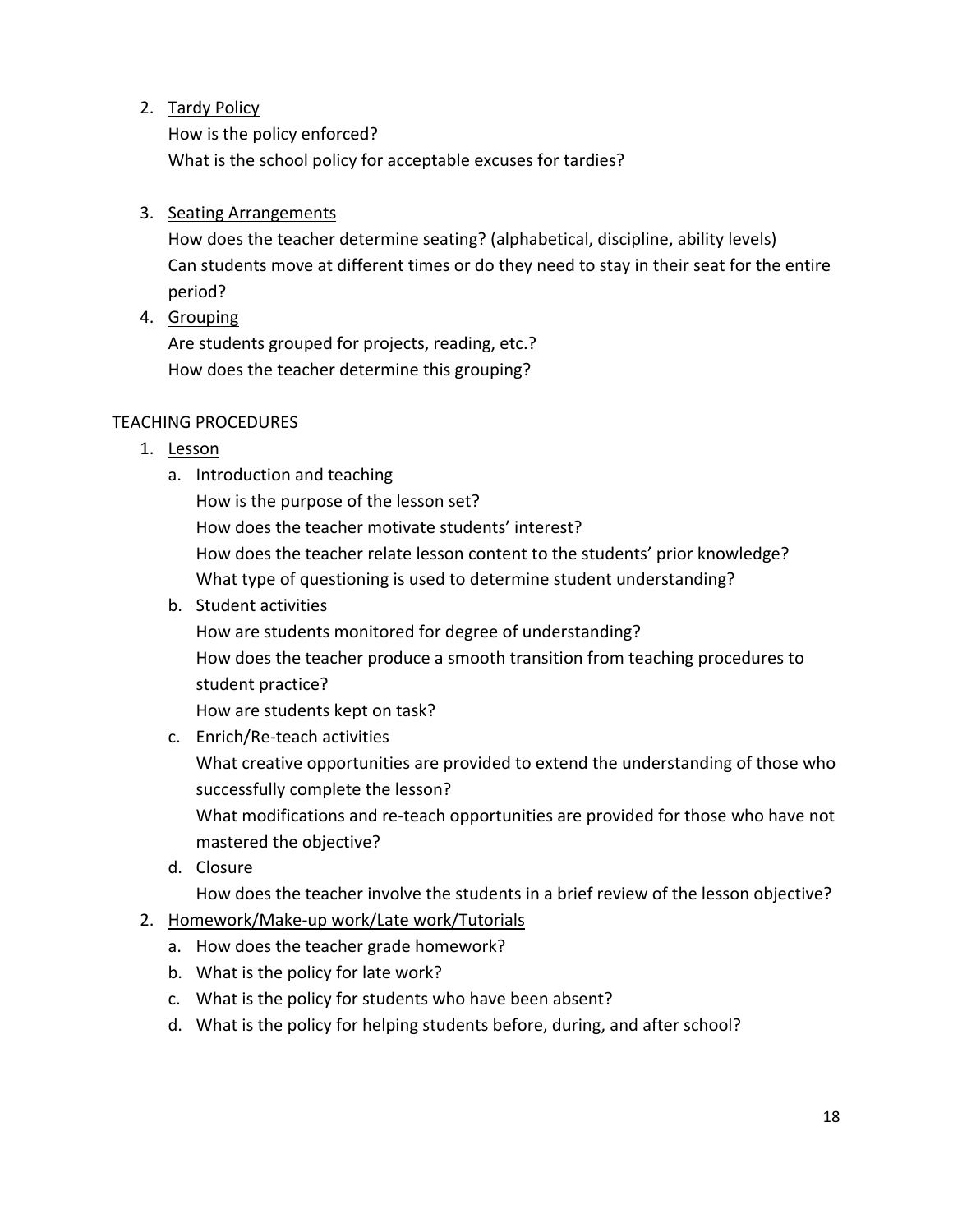## 3. Transition techniques/Fillers

- a. What special devices or techniques does the teacher use to connect the subjects and move into the next learning activity?
- b. If the teacher has time, how does he/she keep students involved, motivated, and keep them on task?

## STUDENT/TEACHER INTERACTION & MANAGEMENT TECHNIQUES

How are students recognized during classroom discussion? How do students gain the teacher's attention?

How does the teacher bring all students into the learning environment and keep them on-task? How does the teacher redirect off-task behaviors? How is the classroom discipline plan implemented?

How are appropriate behaviors reinforced?

How are students moved from whole group to small group and vice-versa?

What non-verbal signals are used?

## PARENT/TEACHER INTERACTION

How does the teacher communicate expectations of the child to parents?

How does the teacher deal with problems or communicate praise to parents?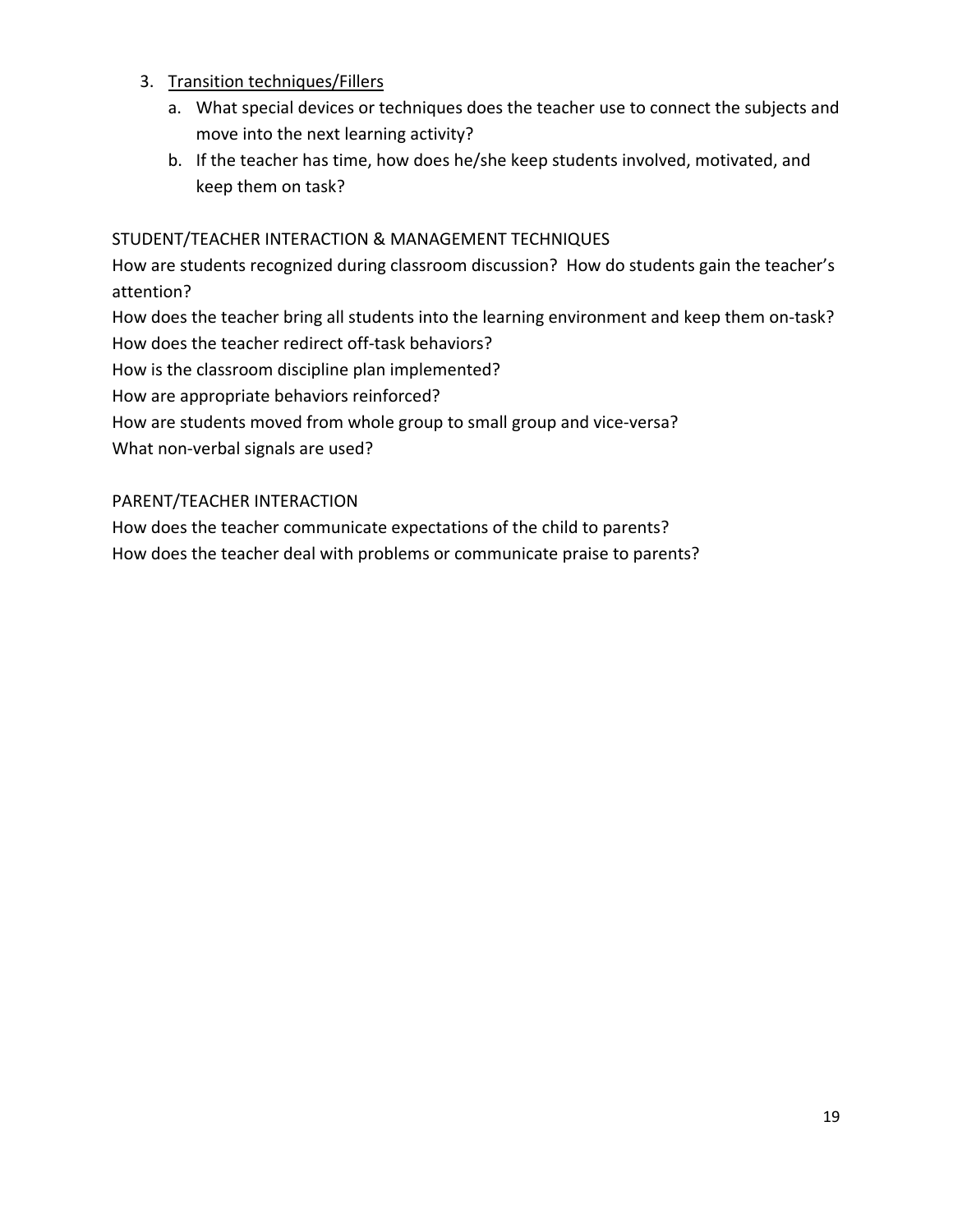#### **COOPERATING TEACHER ROLES**

**When do you see yourself as…**



"The test of a good teacher is not how many questions he can ask his pupils that they will answer readily, but how many questions he inspires them to ask him which he finds it hard to answer!" - Alice Wellington Rollins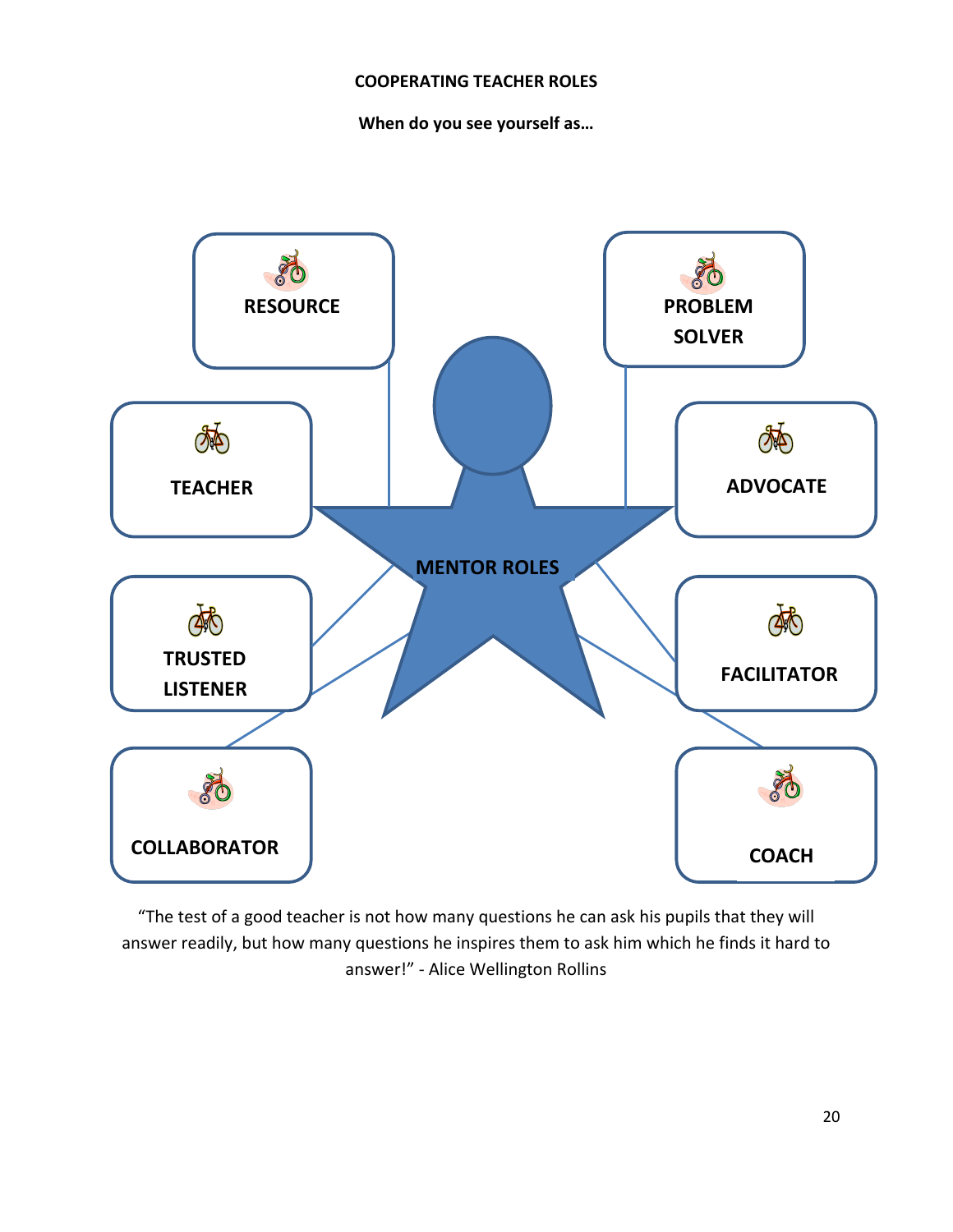

# Collaborative Assessment Log

| <u> 8811818611861188888881118118888</u> |  |               |  |
|-----------------------------------------|--|---------------|--|
| <b>Student Name:</b>                    |  | Teacher Name: |  |
| Grade Level:                            |  | Subject:      |  |
| Previous Goal:                          |  | Date:         |  |

| Strengths (What's Working):     | <b>Areas For Development (Current</b><br>Challenges/Concerns): |
|---------------------------------|----------------------------------------------------------------|
| Teacher Candidate's Next Steps: | Cooperating Teacher's Next Steps:                              |
|                                 |                                                                |

| Focus:             | Next Meeting Date: |
|--------------------|--------------------|
| Student Signature: | Teacher Signature: |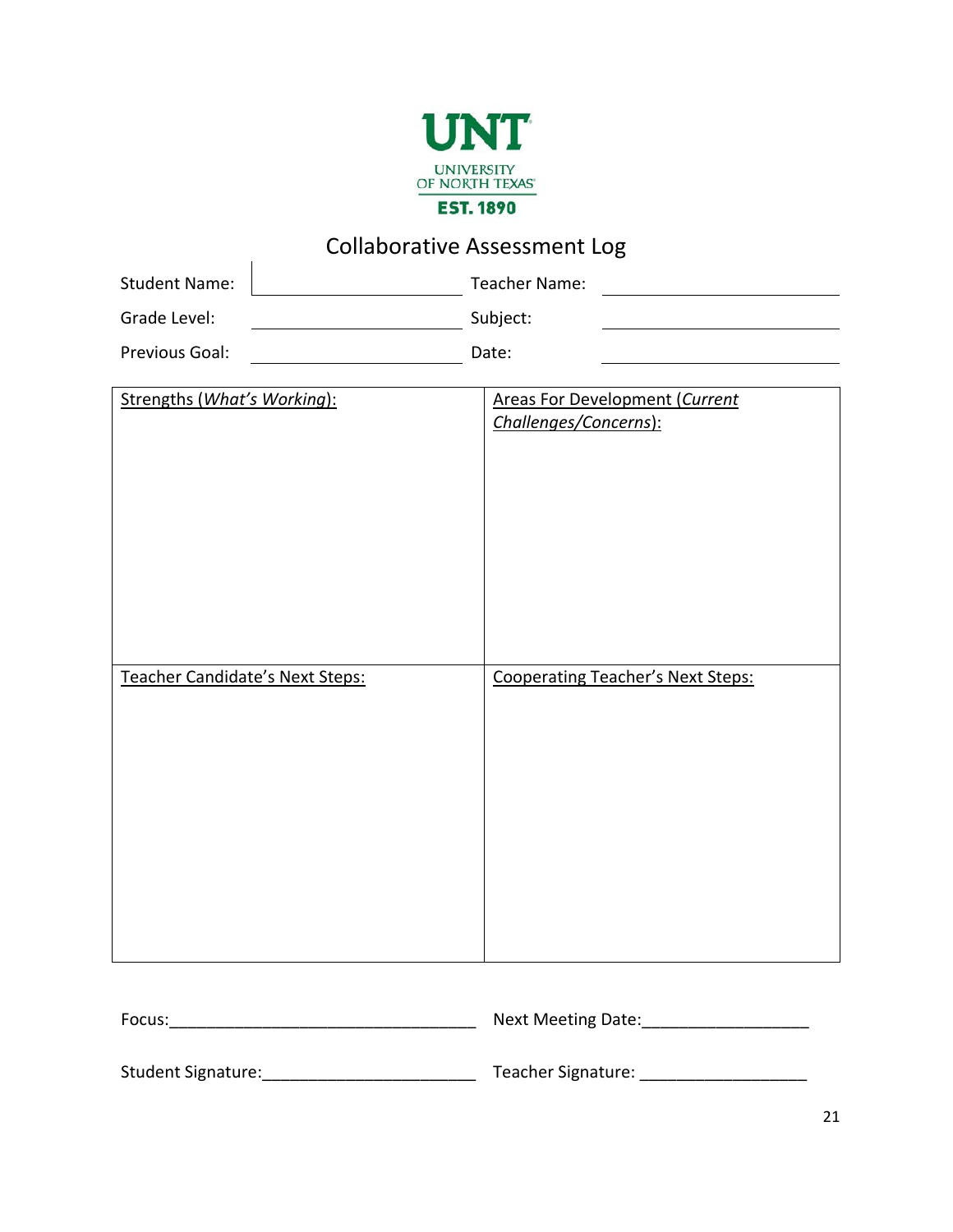

## Collaborative Assessment Log

| Intern Name:   | <b>Mentor Name:</b> |
|----------------|---------------------|
| Grade Level:   | Subject:            |
| Previous Goal: | Date:               |

| Strengths (What's Working):                                                                                                                                                                                                                                                                                         | <b>Areas For Development (Current</b><br>Challenges/Concerns):                                                                                                                                                                                                                                                                 |
|---------------------------------------------------------------------------------------------------------------------------------------------------------------------------------------------------------------------------------------------------------------------------------------------------------------------|--------------------------------------------------------------------------------------------------------------------------------------------------------------------------------------------------------------------------------------------------------------------------------------------------------------------------------|
|                                                                                                                                                                                                                                                                                                                     |                                                                                                                                                                                                                                                                                                                                |
| Intern and Mentor discuss what is occurring<br>well within the classroom. Some topics that<br>may be focused on include:<br><b>Classroom Management</b><br><b>Lesson Preparation</b><br>٠<br>Pacing<br>$\bullet$<br><b>Classroom Interactions with students</b><br><b>Reflection</b><br>*Focus on 1 or 2 areas only | Intern and Mentor discuss what the intern is<br>doing that needs improvement within the<br>classroom. Topics may be similar as previously<br>listed.<br><b>Classroom Management</b><br><b>Lesson Preparation</b><br>$\bullet$<br><b>Taking Initiative</b><br>Communication<br><b>Assessment</b><br>*Focus on 1 or 2 areas only |
| Intern's Next Steps:                                                                                                                                                                                                                                                                                                | <b>Mentor's Next Steps:</b>                                                                                                                                                                                                                                                                                                    |
| Intern and Mentor discuss what the intern<br>can do to help the intern to become stronger<br>and more capable in areas listed.                                                                                                                                                                                      | Intern and Mentor discuss what the mentor can<br>do to help the intern to continue doing well in<br>areas listed.                                                                                                                                                                                                              |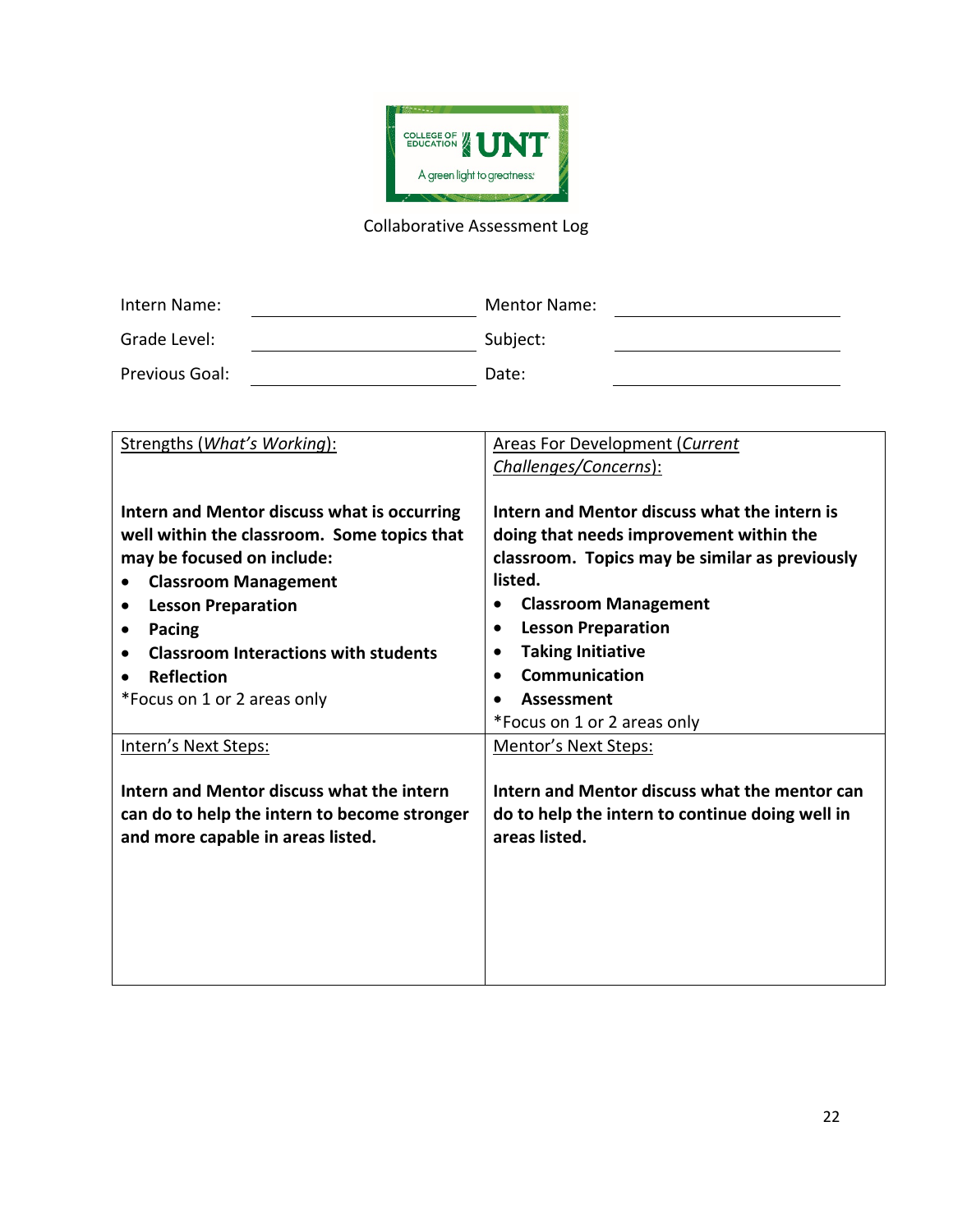## **Innovation configuration checklist (ICC Matrix) for Cooperating Teachers during Professional Development**

Innovation configuration checklist (ICC) matrix was developed to define individuals' variations in the use of an innovation. The concept of innovation configuration allows researchers to track individuals' progress during change and to implement additional innovation practices that might be needed for successful integration of change. The purpose of innovation configuration is to describe operational patterns that innovations can take.

The ICC Matrix is intended to guide cooperating teachers to provide support for teacher candidates during clinical teaching. The cooperating teacher should reflect on each component and determine where they view themselves on the continuum. It is our hope that the matrix will be used as a tool to facilitate future professional development.

\*\*All cooperating/mentor teacher training modules can be found at:

<http://www.coe.unt.edu/clinical-practice-office/mentoring/mentoring-modules>

Component 1: **Time**. Effective cooperating teacher - teacher candidate interactions and relationships are at the core of a successful mentoring and induction program.

## **TRAINING: Time Management: Building Effective Relationships Module**

| <b>Developing</b>       | Proficient                | <b>Accomplished</b>      | <b>Distinguished</b>   |
|-------------------------|---------------------------|--------------------------|------------------------|
| Cooperating teacher     | Cooperating teacher works | Cooperating teacher and  | Cooperating teacher is |
| work with teacher       | with teacher candidate    | teacher candidate have   | provided sufficient    |
| candidate occasionally. | during and outside of the | protected time to engage | time to engage with    |
|                         | school day, based upon    | in induction-related     | teacher candidate and  |
|                         | schedule and mentor       | activities.              | support their          |
|                         | flexibility.              |                          | professional growth.   |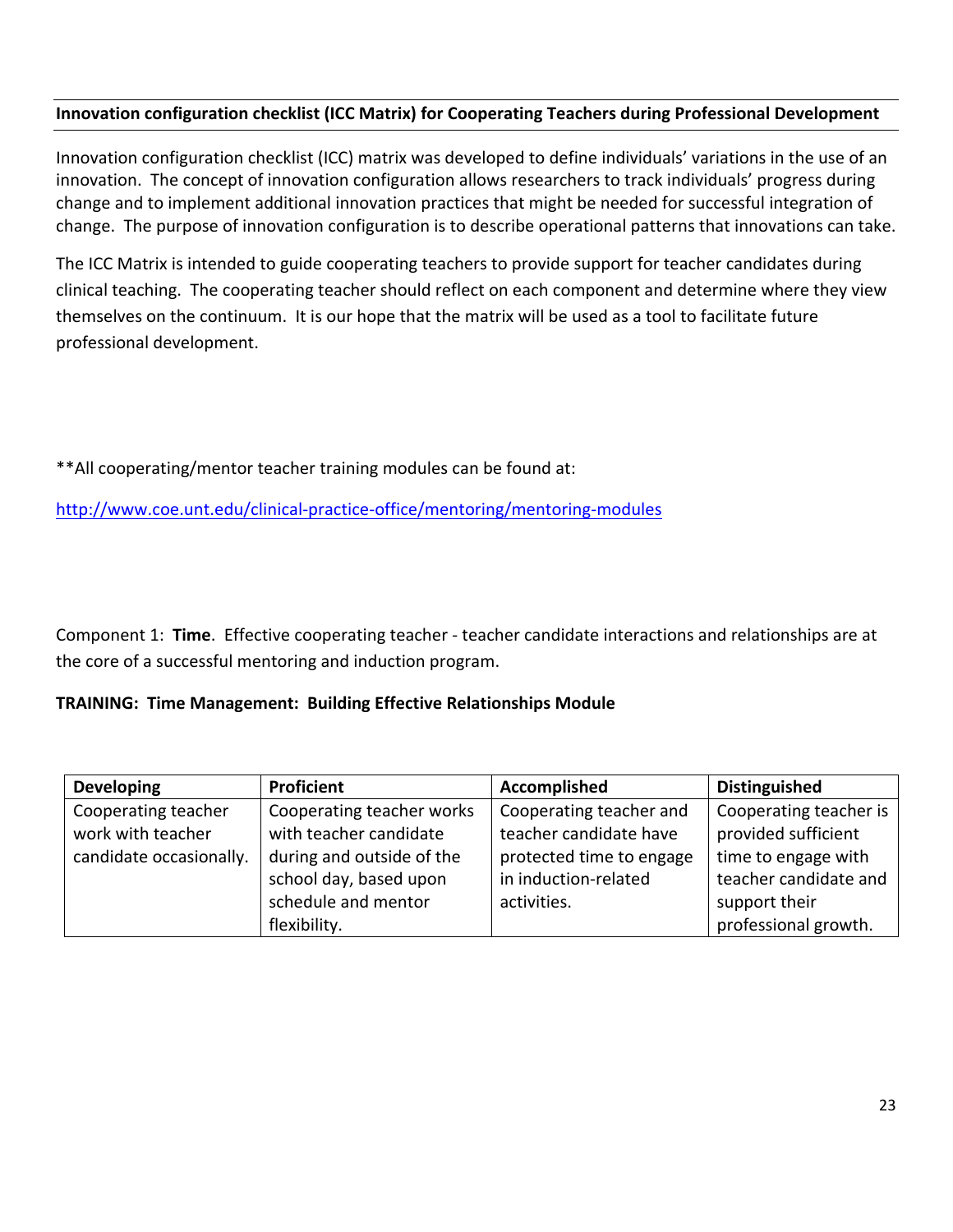Component 2: **Instructional Focus.** The Texas Essential Knowledge and Skills (TEKS) is the comprehensive guide used by all teachers and teacher candidates to advance practice and student learning. Cooperating teacher are regularly present in the classrooms of preservice teachers to observe and to strategically collect data on management, instruction, and student learning.

## **TRAINING: Instructional Design Module**

| <b>Developing</b>         | Proficient                   | Accomplished            | <b>Distinguished</b>   |
|---------------------------|------------------------------|-------------------------|------------------------|
| Cooperating teacher       | Cooperating teacher          | Cooperating teacher     | Cooperating teacher    |
| focuses on logistical and | focuses on classroom         | works with teacher      | works with teacher     |
| operational issues, such  | observations. Cooperating    | candidate on limited    | candidate across the   |
| as school practices and   | teacher works with student   | teaching practices that | full-range of teaching |
| culture, administrative   | candidate on issues of       | support the TEKS.       | practices that support |
| and classroom             | classroom management,        |                         | the TEKS and other     |
| procedures and norms.     | lesson planning, delivery of |                         | assessments of         |
|                           | instruction and student      |                         | classroom practice     |
|                           | learning aligned with the    |                         | and student learning.  |
|                           | standard course of study.    |                         |                        |

Component 3: **Coaching.** Cooperating teacher engages in questioning that shows understanding about the teacher candidate's expectations and roles in the classroom. The cooperating teacher creates a safe and supportive environment that encourages openness to ideas, lessons, and discussions.

## **TRAINING: Cognitive Learning Module**

| <b>Developing</b>     | Proficient                   | <b>Accomplished</b>        | <b>Distinguished</b>    |
|-----------------------|------------------------------|----------------------------|-------------------------|
| The cooperating       | The cooperating teacher      | The cooperating teacher    | The cooperating         |
| teacher engages with  | adequately engages with      | engages with the teacher   | teacher engages with    |
| the teacher candidate | the teacher candidate so     | candidate frequently to    | the teacher candidate   |
| on a limited basis to | that the student teacher's   | ensure that the student    | daily so that the       |
| develop a supportive  | skills can be developed in a | teacher's skills can be    | teacher candidate's     |
| environment.          | supportive environment       | developed in a supportive  | skills can be developed |
|                       | that promotes risk-taking,   | environment that           | in a supportive         |
|                       | and provides adequate        | promotes risk-taking, and  | environment that        |
|                       | opportunities for them to    | provide frequent           | promotes risk-taking,   |
|                       | reflect on aspects of the    | opportunities for the      | and provides            |
|                       | teaching and learning        | student teacher to reflect | opportunities for the   |
|                       | process.                     | on the teaching and        | student teacher to      |
|                       |                              | learning process.          | reflect on the teaching |
|                       |                              |                            | and learning processes. |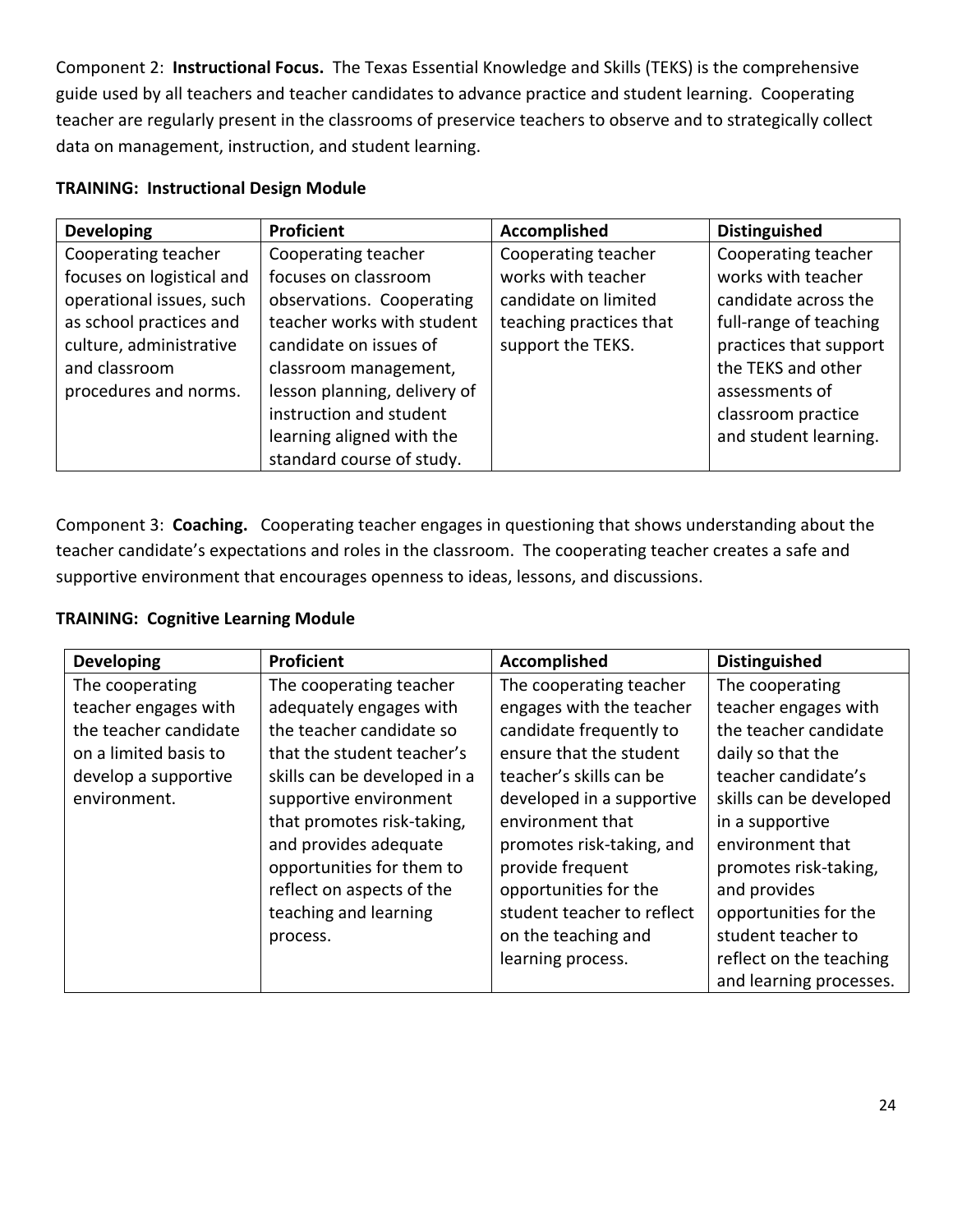Component 4: **Collaboration.** Program, district and site leadership collaborate to ensure that sufficient time is provided for cooperating teacher to meet with their teacher candidates to engage in the improvement of teaching and learning and induction-related activities both during and outside of school time.

|  | <b>TRAINING: Collaborative Learning Module</b> |  |  |
|--|------------------------------------------------|--|--|
|--|------------------------------------------------|--|--|

| <b>Developing</b>      | Proficient                | Accomplished           | <b>Distinguished</b>    |
|------------------------|---------------------------|------------------------|-------------------------|
| Limited collaboration  | Cooperating teacher       | Cooperating teacher    | Cooperating teacher     |
| occurs between         | encourages collaboration  | encourages frequent    | encourages              |
| cooperating teacher    | with campus colleagues to | collaboration with     | collaboration among     |
| and teacher candidate. | improve teaching and      | university faculty and | community members,      |
|                        | learning.                 | campus colleagues to   | university faculty, and |
|                        |                           | improve teaching and   | campus colleagues to    |
|                        |                           | learning.              | improve teaching and    |
|                        |                           |                        | learning.               |

Component 5: **Differentiation.** Cooperating teacher uses differentiated teaching methods for diverse learners in the classroom and explains differences in students in terms of ability, achievement, cognitive skills, motivation, modalities of learning, and personality.

## **TRAINING: RTI Module**

| <b>Developing</b>         | <b>Proficient</b>             | Accomplished              | <b>Distinguished</b>      |
|---------------------------|-------------------------------|---------------------------|---------------------------|
| Cooperating teacher       | Cooperating teacher           | Cooperating teacher       | Cooperating teacher       |
| plans learning activities | differentiates instruction or | customizes and            | customizes and            |
| that are the same for all | learning activities           | personalizes learning     | personalizes learning     |
| students; no use of       | periodically that are the     | activities frequently to  | activities daily to       |
| diverse resources.        | same for all students;        | address students' diverse | address students'         |
|                           | random use of diverse         | learning styles, working  | diverse learning styles,  |
|                           | resources; technology         | strategies, and abilities | working strategies, and   |
|                           | experiences may be used       | using familiar resources. | abilities using a variety |
|                           | on an optional basis.         |                           | of resources.             |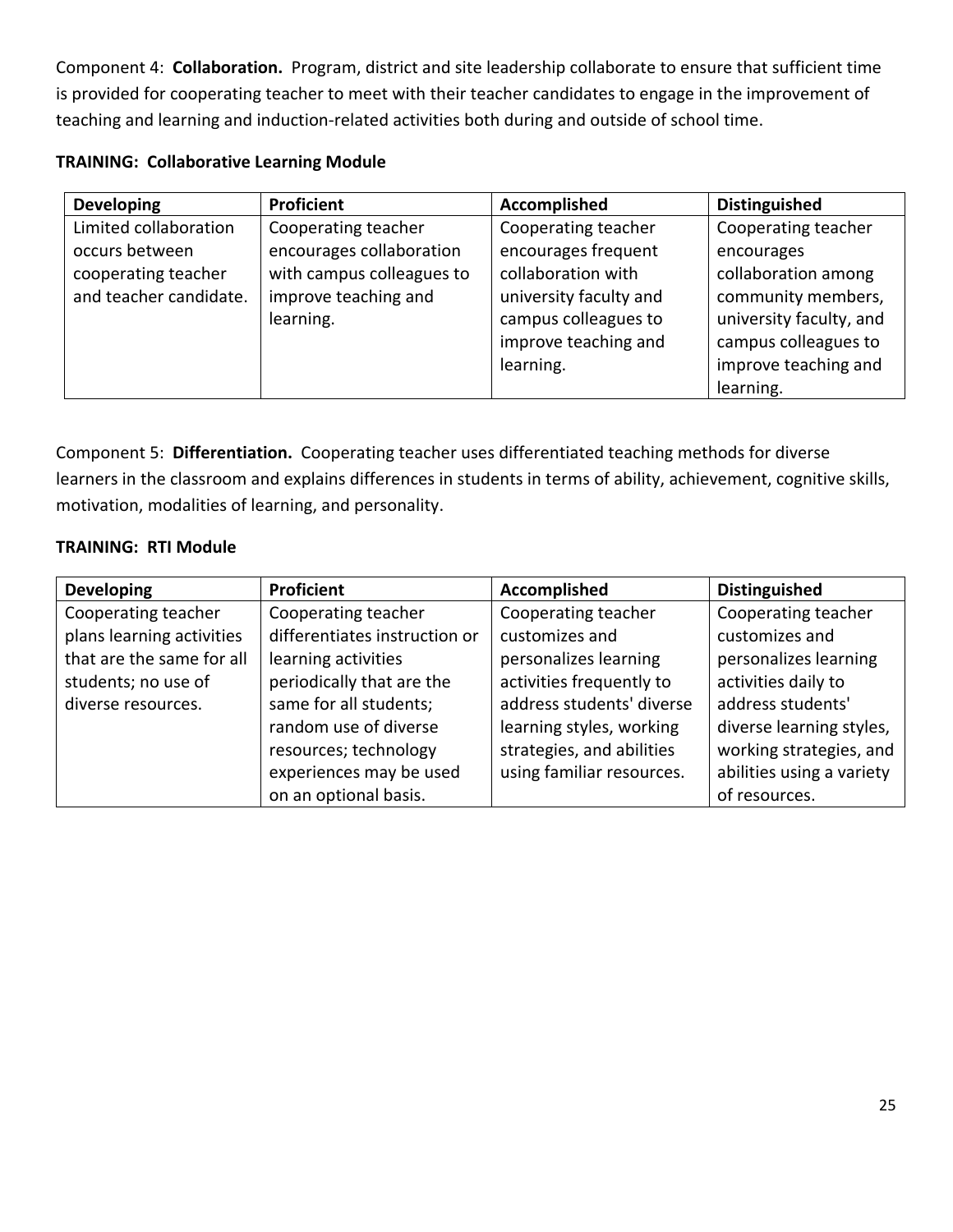Component 6: **Communication.** The cooperating teacher provides regular feedback, formal and informal, for the teacher candidate to be able to reflect upon and modify his/her performance. The cooperating teacher engages in continuous dialogue with the teacher candidate in order to encourage success during professional development.

| <b>Developing</b>        | <b>Proficient</b>           | <b>Accomplished</b>        | <b>Distinguished</b>     |
|--------------------------|-----------------------------|----------------------------|--------------------------|
| Cooperating teacher      | Cooperating teacher         | Cooperating teacher        | Cooperating teacher      |
| provides informal        | provides limited formal and | provides formal and        | provides consistent and  |
| feedback for the teacher | informal feedback for the   | informal feedback          | constructive formal and  |
| candidate throughout     | teacher candidate           | frequently for the teacher | informal feedback daily  |
| the professional         | throughout the professional | candidate throughout the   | for the teacher          |
| development.             | development and interacts   | professional development   | candidate throughout     |
|                          | with the teacher candidate  | and engages with the       | the professional         |
|                          | in order to encourage       | teacher candidate in       | development and          |
|                          | success during professional | order to encourage         | engages actively with    |
|                          | development occasionally.   | success during             | the teacher candidate in |
|                          |                             | professional               | order to encourage       |
|                          |                             | development.               | success during           |
|                          |                             |                            | professional             |
|                          |                             |                            | development.             |

## **TRAINING: Communicating Effectively Module**

Component 7: **Discipline Procedures.** Cooperating teacher shares a plan for management and discipline, explains the rationale behind it, and models techniques and strategies of discipline and management for the teacher candidate by encouraging teacher candidate to develop a personal management system.

## **TRAINING: Mentoring Matters: Classroom Management Module**

| <b>Developing</b>                                                                                                  | Proficient                                                                                                                                | Accomplished                                                                                                                              | <b>Distinguished</b>                                                                                                                    |
|--------------------------------------------------------------------------------------------------------------------|-------------------------------------------------------------------------------------------------------------------------------------------|-------------------------------------------------------------------------------------------------------------------------------------------|-----------------------------------------------------------------------------------------------------------------------------------------|
| Cooperating teacher<br>shares classroom<br>management plan and<br>discipline procedures<br>with teacher candidate. | Cooperating teacher shares<br>and explains the rationale<br>for a management plan and<br>discipline procedures with<br>teacher candidate. | Cooperating teacher<br>shares, explains, and<br>models classroom<br>management plan and<br>discipline procedures to<br>teacher candidate. | Cooperating teacher<br>shares, explains,<br>models, and<br>encourages teacher<br>candidate to develop<br>personal management<br>system. |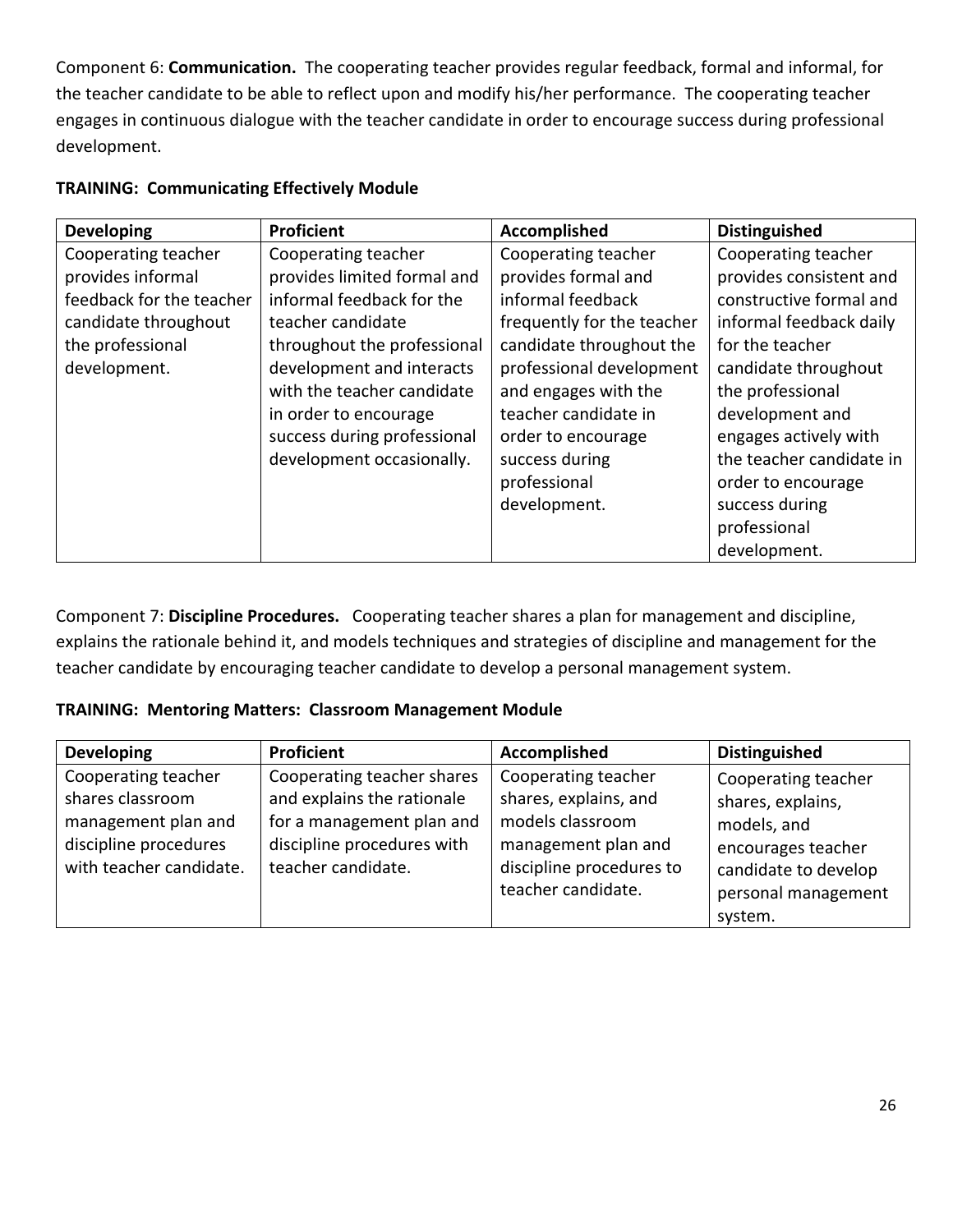Component 8: **Guided Reflection.** Cooperating teacher reflects the effectiveness of teacher candidate's classroom discipline, management, and instruction techniques and discusses possible strategies to enhance knowledge and skills for the teacher candidate.

## **TRAINING: Reflection Module**

| <b>Developing</b>         | <b>Proficient</b>            | Accomplished              | <b>Distinguished</b>     |
|---------------------------|------------------------------|---------------------------|--------------------------|
| Cooperating teacher       | Cooperating teacher          | Cooperating teacher       | Cooperating teacher      |
| provides limited time for | provides time for reflection | provides time for         | provides time for        |
| reflection.               | occasionally.                | reflection with limited   | reflection with guidance |
|                           |                              | guidance to change        | to change teaching       |
|                           |                              | teaching behaviors often. | behaviors daily.         |

Component 9: **Lesson Design.** The mentor determines an appropriate format for designing effective lessons. The mentor explains why each component of the format is important for lesson design. The mentor incorporates into lesson design.

## **TRAINING: Lesson Planning Module**

| <b>Developing</b>       | Proficient               | Accomplished             | <b>Distinguished</b>       |
|-------------------------|--------------------------|--------------------------|----------------------------|
| Cooperating teacher     | Cooperating teacher      | Cooperating teacher      | Cooperating teacher        |
| provides copy of lesson | provides copy of lesson  | provides copy of lesson, | provides copy of lesson,   |
| design format with no   | design and explains the  | explains lesson design   | explains components,       |
| explanation.            | components of the lesson | format, and incorporates | and maximizes content      |
|                         | design format.           | authentic, real-world,   | learning by facilitating   |
|                         |                          | higher-order learning    | student engagement in      |
|                         |                          | experiences into content | frequent, authentic, real- |
|                         |                          | area instruction.        | world, higher-order        |
|                         |                          |                          | learning experiences that  |
|                         |                          |                          | require use by students    |
|                         |                          |                          | using technology tools.    |

Component 10: **Professional Development.** Cooperating teacher sets clear expectations with teacher candidate that reviews goals, roles, and responsibilities.

## **TRAINING: Adult Learner Module**

| <b>Developing</b>         | Proficient                  | Accomplished         | <b>Distinguished</b>           |
|---------------------------|-----------------------------|----------------------|--------------------------------|
| Cooperating teacher       | Cooperating teacher         | Cooperating teacher  | Cooperating teacher            |
| discusses goals and roles | discusses goals, roles, and | reflects on teacher  | reflects on teacher            |
| of teacher candidate      | responsibilities and        | candidate's          | candidate's performance        |
|                           | reflections on teacher      | performance and      | and discusses venues for       |
|                           | candidate's performance.    | discusses venues for | professional growth.           |
|                           |                             | professional growth. | Mentor encourages              |
|                           |                             |                      | participation in local, state, |
|                           |                             |                      | and national educational       |
|                           |                             |                      | organizations.                 |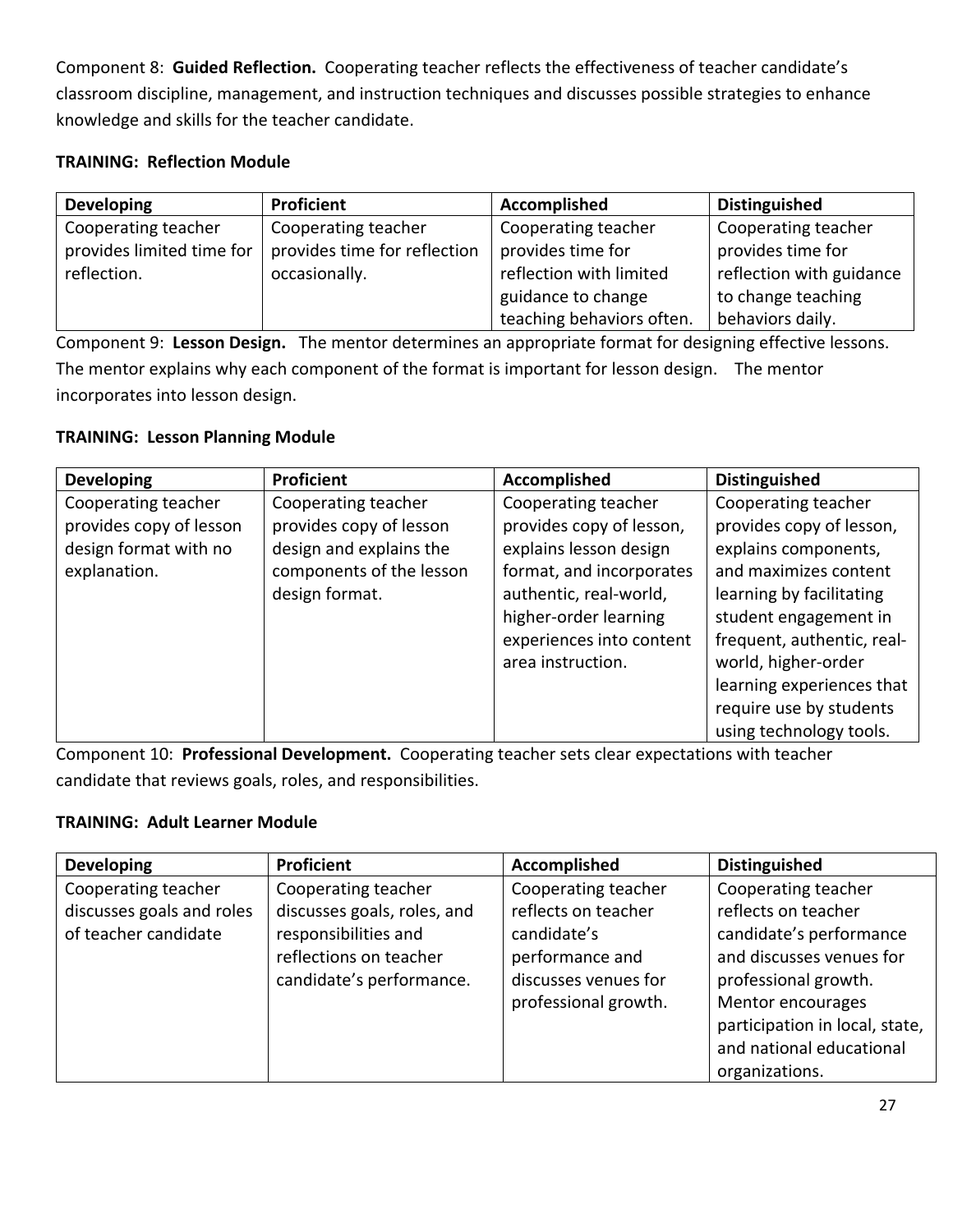## **UNIVERSITY OF NORTH TEXAS ELEMENTARY CLINICAL TEACHING PACING GUIDE**

| <b>WEEK</b>    | <b>RESPONSIBILITIES</b>                                                              |  |  |  |
|----------------|--------------------------------------------------------------------------------------|--|--|--|
|                | Weeks 1-7 are for the first rotation of PDS 2                                        |  |  |  |
| $\mathbf{1}$   | <b>Observe and assist</b>                                                            |  |  |  |
|                | The majority of the time is focused on learning classroom routines and observing     |  |  |  |
|                | students and the cooperating teacher.                                                |  |  |  |
| $\overline{2}$ | Co-plan and teach 1-2 subjects/periods per day                                       |  |  |  |
|                | Gradually add responsibilities so that the student teacher has experience planning   |  |  |  |
|                | and teaching each subject/period before full responsibility begins.                  |  |  |  |
| 3              | Co-plan and teach 2-3 subjects/periods per day                                       |  |  |  |
|                | Gradually add responsibilities so that the student teacher has experience planning   |  |  |  |
|                | and teaching each subject/period before full responsibility begins.                  |  |  |  |
| 4              | Independently plan teach 2-3 subjects/periods per day                                |  |  |  |
|                | As the student teacher assumes teaching of new subjects/periods, teaching            |  |  |  |
|                | responsibilities for subjects/periods they have taught the longest may be dropped.   |  |  |  |
|                | This assures that the student teacher will teach at most 3 subjects/periods per day. |  |  |  |
|                | By the end of week 5, the student teacher should have taught all subjects/periods.   |  |  |  |
| $5 - 7$        | <b>Full Responsibility</b>                                                           |  |  |  |
|                | Choose 10 consecutive days during these 3 weeks for full responsibility.             |  |  |  |
|                |                                                                                      |  |  |  |
|                | Weeks 8-14 are for the second rotation of PDS 2                                      |  |  |  |
| 8              | <b>Observe and assist</b>                                                            |  |  |  |
|                | The majority of the time is focused on learning classroom routines and observing     |  |  |  |
|                | students and the cooperating teacher.                                                |  |  |  |
| 9              | Co-plan and teach 1-2 subjects/periods per day                                       |  |  |  |
|                | Gradually add responsibilities so that the student teacher has experience planning   |  |  |  |
|                | and teaching each subject/period before full responsibility begins.                  |  |  |  |
| 10             | Co-plan and teach 2-3 subjects/periods per day                                       |  |  |  |
|                | Gradually add responsibilities so that the student teacher has experience planning   |  |  |  |
|                | and teaching each subject/period before full responsibility begins.                  |  |  |  |
| 11             | Independently plan and teach 2-3 subjects/periods per day                            |  |  |  |
|                | As the student teacher assumes teaching of new subjects/periods, teaching            |  |  |  |
|                | responsibilities for subjects/periods they have taught the longest may be dropped.   |  |  |  |
|                | This assures that the student teacher will teach at most 3 subjects/periods per day. |  |  |  |
|                | By the end of week 5, the student teacher should have taught all subjects/periods.   |  |  |  |
| $12 - 14$      | <b>Full Responsibility</b>                                                           |  |  |  |
|                | Choose 10 consecutive days during these 3 weeks for full responsibility.             |  |  |  |
|                | FINAL CONFERENCES DURING WEEKS 13-14                                                 |  |  |  |
|                |                                                                                      |  |  |  |

Note: This is a suggestion. It can be changed to meet individual needs.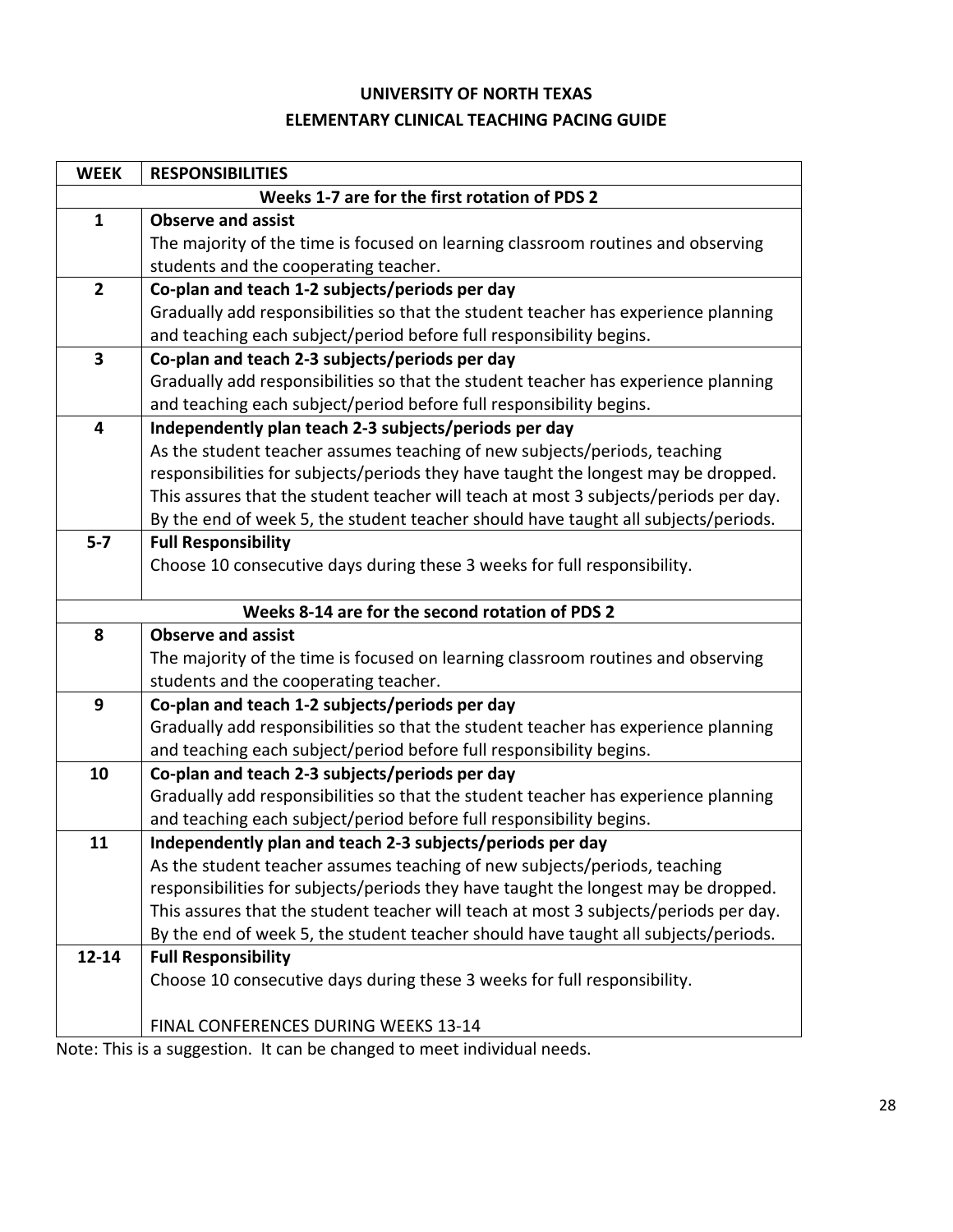#### **UNIVERSITY OF NORTH TEXAS**

## **MIDDLE/HIGH SCHOOL CLINICAL TEACHING PACING GUIDE**

| <b>WEEK</b>             | <b>RESPONSIBILITIES</b>                                                           |
|-------------------------|-----------------------------------------------------------------------------------|
| $\mathbf{1}$            | <b>Observe and assist</b>                                                         |
|                         | The majority of the time is focused on learning classroom routines and observing  |
|                         | students and the cooperating teacher.                                             |
| $\overline{2}$          | Team teach                                                                        |
| $\overline{\mathbf{3}}$ | Co-plan and teach 1-2 classes                                                     |
|                         | This should be a lesson that the cooperating teacher has modeled on the previous  |
|                         | day or class. This will give the student teacher the opportunity to plan with the |
|                         | cooperating teacher and observe the lesson being taught.                          |
| 4                       | Co-plan and teach 1-2 classes                                                     |
|                         | This should be a lesson that the cooperating teacher has modeled on the previous  |
|                         | day or class. This will give the student teacher the opportunity to plan with the |
|                         | cooperating teacher and observe the lesson being taught.                          |
| 5                       | Independently plan and teach 2-3 classes                                          |
| 6                       | Independently plan and teach 2-3 classes                                          |
| $7-9$                   | <b>Full Responsibility</b>                                                        |
|                         | Choose 10 consecutive days during these 3 weeks for full responsibility.          |
|                         |                                                                                   |
| $10-12$                 | Plan and teach 2-3 additional classes                                             |
|                         | Progressively add periods that build toward the second full responsibility        |
| $13 - 14$               | <b>Second Full Responsibility</b>                                                 |
|                         | Choose 10 consecutive days during these 3 weeks for full responsibility.          |
|                         |                                                                                   |
|                         | FINAL CONFERENCES DURING WEEKS 13-14                                              |

Note: This is a suggestion. It can be changed to meet individual needs.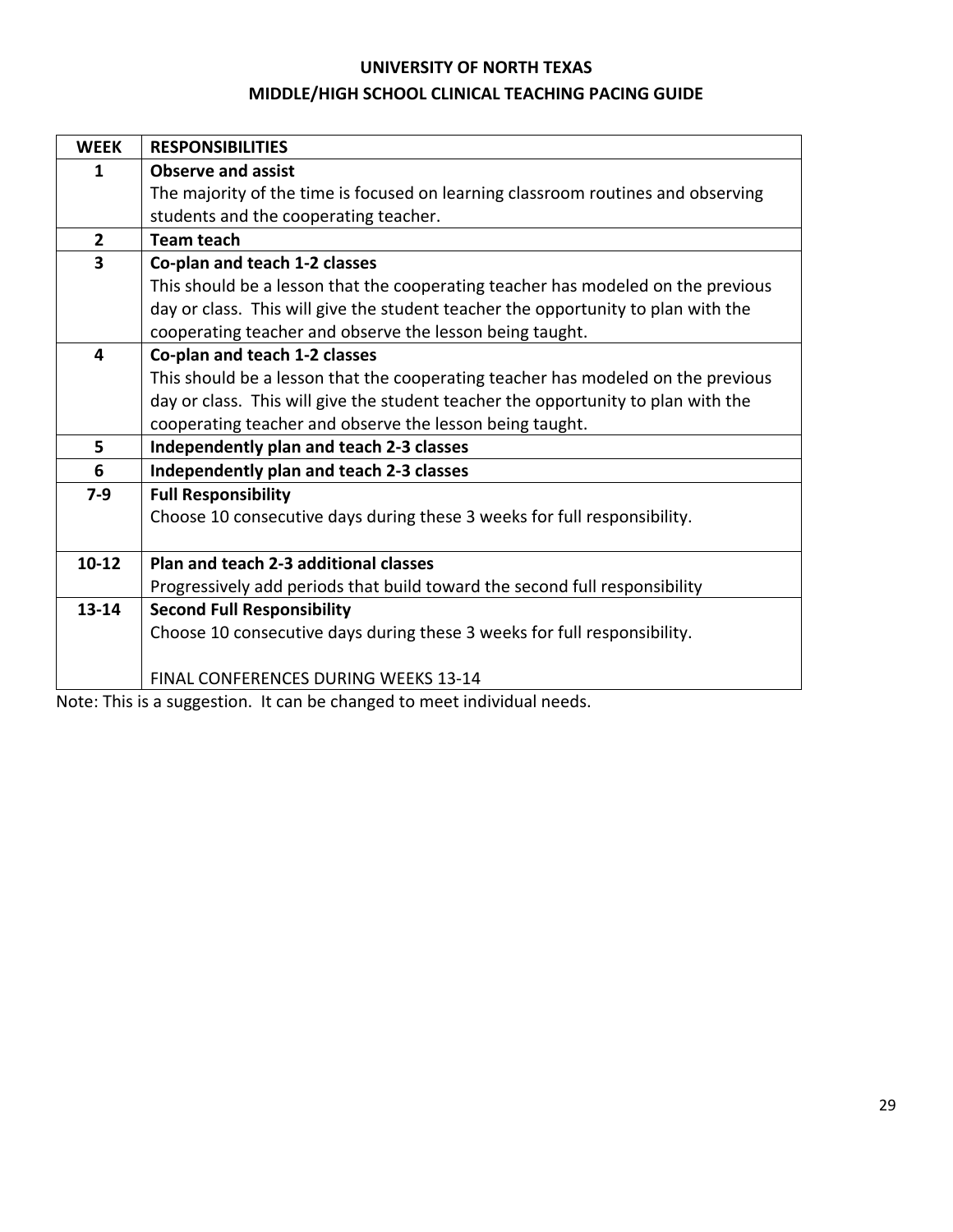## **Code of Ethics and Standard Practices for Texas Educators**

TEXAS ADMINISTRATIVE CODE - TITLE 19 EDUCATION PART 7 STATE BOARD FOR EDUCATOR CERTIFICATION CHAPTER 247 EDUCATORS' CODE OF ETHICS: RULE §247.2 Code of Ethics and Standard Practices for Texas Educators **Source Note:** The provisions of this §247.1 adopted to be effective March 1, 1998, 23 TexReg 1022; amended to be effective December 26, 2010, 35 TexReg 11242 (State Board for Educator Certification-Professional Discipline: http://www.sbec.state.tx.us,)

#### **STATEMENT OF PURPOSE**

- The Texas educator shall comply with standard practices and ethical conduct toward students, professional colleagues, school officials, parents, and members of the community and shall safeguard academic freedom.
- The Texas educator, in maintaining the dignity of the profession, shall respect and obey the law, demonstrate personal integrity, and exemplify honesty and good moral character
- The Texas educator, in exemplifying ethical relations with colleagues, shall extend just and equitable treatment to all members of the profession.
- The Texas educator, in accepting a position of public trust, shall measure success by the progress of each student toward realization of his or her potential as an effective citizen.
- The Texas educator, in fulfilling responsibilities in the community, shall cooperate with parents and others to improve the public schools of the community. This chapter shall apply to educators and candidates for certification.
- The SBEC is solely responsible for enforcing the Educators' Code of Ethics for purposes related to certification disciplinary proceedings. The Educators' Code of Ethics is enforced through the disciplinary procedure set forth in Chapter 249 of this title (relating to Disciplinary Proceedings, Sanctions, and Contested Cases) pursuant to the purposes stated therein.

## **As provided in §249.5 of this title (relating to Purpose), the primary goals the SBEC seeks to achieve in educator disciplinary matters are:**

• to protect the safety and welfare of Texas school children and school personnel; to ensure that educators are morally fit and worthy to instruct and supervise the youth of the state; to fairly and efficiently resolve educator disciplinary proceedings at the least expense possible to the parties and the state.

## **I. Professional Ethical Conduct, Practices and Performance.**

#### Enforceable Standards

**A. Standard 1.1.** The educator shall not intentionally, knowingly, or recklessly engage in deceptive practices regarding official policies of the school district, [or] educational institution, educator preparation program, the Texas Education Agency, or the State Board for Educator Certification (SBEC) and its certification process.

**B. Standard 1.2.** The educator shall not knowingly misappropriate, divert, or use monies, personnel, property, or equipment committed to his or her charge for personal gain or advantage.

**C. Standard 1.3**.The educator shall not submit fraudulent requests for reimbursement, expenses, or pay.

**D. Standard 1.4.** The educator shall not use institutional or professional privileges for personal or partisan advantage.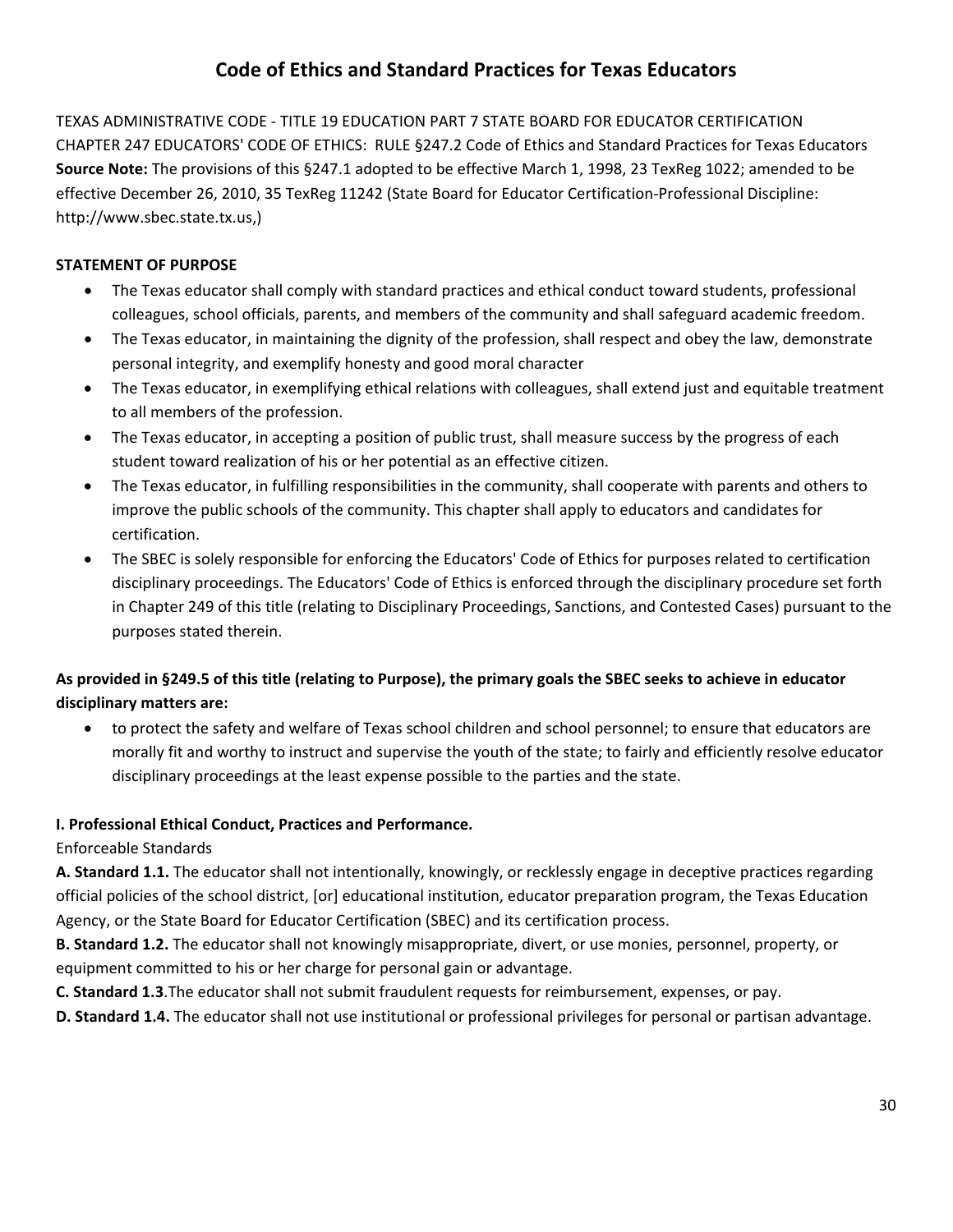**E. Standard 1.5.** The educator shall neither accept nor offer gratuities, gifts, or favors that impair professional judgment or to obtain special advantage. This standard shall not restrict the acceptance of gifts or tokens offered and accepted openly from students, parents of students, or other persons or organizations in recognition or appreciation of service.

**F. Standard 1.6**. The educator shall not falsify records, or direct or coerce others to do so.

**G. Standard 1.7.** The educator shall comply with state regulations, written local school board policies, and other [applicable] state and federal laws.

**H. Standard1.8.** The educator shall apply for, accept, offer, or assign a position or a responsibility on the basis of professional qualifications.

**I. Standard 1.9**. The educator shall not make threats of violence against school district employees, school board members, students, or parents of students.

**J. Standard 1.10.** As defined in §249.3 of this title (relating to Definitions), the educator shall be of good moral character and demonstrate that he or she is fit and worthy to instruct or supervise the youth of this state.

**K. Standard1.11.** The educator shall not purposefully misrepresent the circumstances of his or her prior employment, criminal history, and/or disciplinary record when applying for subsequent employment.

**L. Standard 1.12**. The educator shall refrain from the illegal use or distribution of controlled substances and/or abuse of prescription drugs and toxic inhalants.

**M. Standard 1.13**. The educator shall not consume alcoholic beverages on school property or during school activities when students are present.

## **II. Ethical Conduct Toward Professional Colleagues.**

## **Enforceable Standards**

**A. Standard 2.1**. The educator shall not reveal confidential health or personnel information concerning colleagues unless disclosure serves lawful professional purposes or is required by law.

**B. Standard 2.2.** The educator shall not harm others by knowingly or recklessly making false statements about a colleague or the school system.

**C. Standard 2.3.** The educator shall adhere to written local school board policies and state and federal laws regarding the hiring, evaluation, and dismissal of personnel.

**D. Standard 2.4.** The educator shall not interfere with a colleague's exercise of political, professional, or citizenship rights and responsibilities.

**E. Standard 2.5**. The educator shall not discriminate against or coerce a colleague on the basis of race, color, religion, national origin, age, gender [sex], disability, [or] family status, or sexual orientation.

**F. Standard 2.6.** The educator shall not use coercive means or promise of special treatment in order to influence professional decisions or colleagues.

**G. Standard 2.7.** The educator shall not retaliate against any individual who has filed a complaint with the SBEC or who provides information for a disciplinary investigation or proceeding under this chapter.